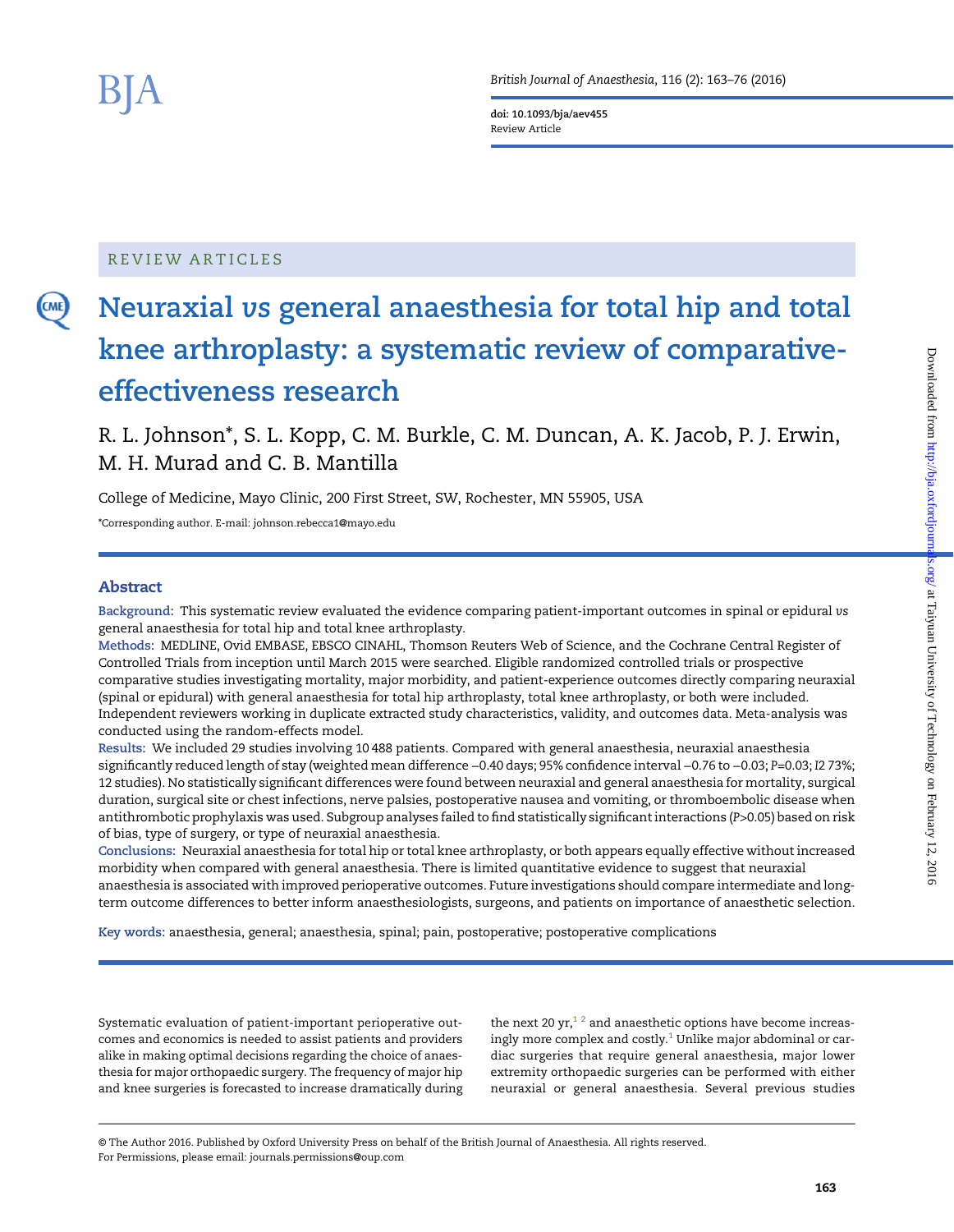addressing possible differences in perioperative morbidity and mortality with neuraxial and general anaesthesia for total joint arthroplasty suggest largely equivalent results.<sup>34</sup>

Value in health-care delivery is directly proportional to peri-operative outcomes and inversely proportional to cost.<sup>[5](#page-9-0)</sup> Determining evidence-based practice for orthopaedic anaesthesia has been hindered by previous experimental and observational studies showing conflicting data on differences in major morbid-ity and mortality outcomes by anaesthesia type.<sup>[346](#page-9-0)-[13](#page-10-0)</sup> These studies were, however, limited in the ability to evaluate patient-important outcomes fully, largely because of the following factors: (i) there were few small studies specifically evaluating spinal or epidural anaesthesia vs general anaesthesia; and (ii) the low incidence of major complications, such as death, cardiovascular events, or permanent neurological injury cannot be investigated properly in small randomized controlled trials. Recently, Memtsoudis and colleagues, $4$  in a large observational study of more than 500 000 patients, found that major morbidity and mortality may be significantly reduced among patients receiving neuraxial anaesthesia or neuraxial anaesthesia combined with general anaesthesia for total hip and knee arthroplasty when compared with general anaesthesia alone. However, retrospective studies based on large administrative databases are subject to bias because of lack of randomization; thus, such studies have limited internal validity and rarely accommodate straightforward comparisons between anaesthetic techniques. The aim of the present systematic review with meta-analysis, therefore, was to investigate differences in patient-important perioperative outcome between neuraxial and general anaesthesia in patients undergoing elective total hip arthroplasty (THA) or total knee arthroplasty (TKA) through qualitative and quantitative analysis of all available observational and experimental results, randomized and non-randomized, to guide an evidencebased recommendation more directly.

#### Methods

This protocol-driven systematic review addressing the intervention neuraxial (spinal or epidural) anaesthesia adhered to the Preferred Reporting Items for Systematic Reviews and Meta-Analyses (PRISMA) statement.<sup>[14](#page-10-0)</sup>

#### Eligibility criteria

Eligible studies included comparative studies, either randomized controlled (Level I) trials (RCTs) or prospective observational (Level II) studies, enrolling adult patients undergoing elective THA, TKA, or both. Only studies comparing neuraxial anaesthesia directly with general anaesthesia for primary anaesthesia type were eligible (combined general and regional anaesthesia was excluded). Only studies where outcome and exposure ascertainment was done using the clinical record were included, whereas studies in which outcome or exposure ascertainment was determined exclusively using administrative billing data were excluded. For the purposes of this review, neuraxial anaesthesia was differentiated from use of regional techniques (e.g. epidural or peripheral nerve infusions) for postoperative analgesia. Specific patient-important outcomes of interest included mortality, major morbidity [vascular events (e.g. deep vein thrombosis, cerebral vascular accidents, and myocardial infarction), infection (e.g. chest and wound), and nerve palsies] and any patient-centred/patient-experience outcomes available, including postoperative nausea and vomiting (PONV), postoperative pain persisting beyond 3 months, changes in mental status,

and hospital length of stay. The duration of surgery and anaesthesia drug and supply costs were additional resource utilization outcomes of interest. All eligible studies were included regardless of size, language constraints, or quality assessment ratings. Strictly descriptive articles (e.g. reviews, commentaries, or letters) were excluded.

#### Study identification

Both electronic and hand-searching techniques were used to identify studies. Ovid MEDLINE, Ovid EMBASE, EBSCO CINAHL, Thomson Reuters Web of Science, and the Cochrane Central Register of Controlled Trials were all queried from database inception until March 2015. The search cross-referenced keywords and controlled vocabulary for each of the following areas of interest: arthroplasty, replacement, hip plus THA; arthroplasty, replacement, knee plus TKA; spinal, neuraxial, epidural, regional anaesthesia; and postoperative complications and outcomes, including specific problems, such as infection, nausea, transfusion, stroke, and paresthesias, in addition to the economic ramifications of complications, including cost and length of stay. The search yielded 1345 studies. A summary of the search strategies is available as [Supplementary](http://bja.oxfordjournals.org/lookup/suppl/doi:10.1093/bja/aev455/-/DC1) Appendix S1. Additional studies were identified by review of the reference sections of all eligible studies and review of previously published systematic reviews[.8](#page-9-0)–[11 13 15](#page-10-0)–[18](#page-10-0)

Decisions for inclusion were based on independent review of each of the abstracts by four study investigators (R.L.J., C.M.D., C. M.B., and A.K.J.). Eligibility of potential studies (as determined by either reviewer) underwent full-text review by two reviewers working independently and in duplicate. Studies were excluded if the full-text review identified that they: (i) did not contain the population of interest (e.g. non-elective surgery for hip fractures was excluded); (ii) were not a direct comparative evaluation of spinal or epidural anaesthesia vs general anaesthesia (intervention); (iii) did not contain a patient-important outcome of interest; (iv) were not an original study; or (v) were a conference abstract without follow-up publication.

#### Data collection

Four reviewers (R.L.J., C.M.D., C.M.B., and A.K.J.) working independently and using replicate electronic data-collection tools extracted all data from the full-text versions of eligible studies. Study characteristics included author, publication year, sample size, study population (age), outcome data, primary anaesthesia type, type of major lower extremity surgery, study design, and quality ratings. Discrepancies in data collection between the two reviewers were resolved by consensus first, followed by verification by a third investigator (C.B.M.) not involved with the initial data-extraction process.

Risk of bias of the included studies was independently assessed by two reviewers (R.L.J. and S.L.K.). The Cochrane Collaboration Risk Assessment Tool $19$  was adapted and used to evaluate risk of bias for RCT evidence. Allocation concealment, blinding of outcome assessors, incomplete outcome data, and loss to follow-up were critically assessed on included RCTs when determining the overall risk of bias as either high or low rating. The Newcastle–Ottawa quality assessment tool $^{20}$  $^{20}$  $^{20}$  was used to evaluate risk of bias amongst the observational studies. A study was rated overall as high risk for bias if there were important imbalances at baseline, if there was failure of blinding of outcome assessors, or if there was significant (>15%) loss to follow-up.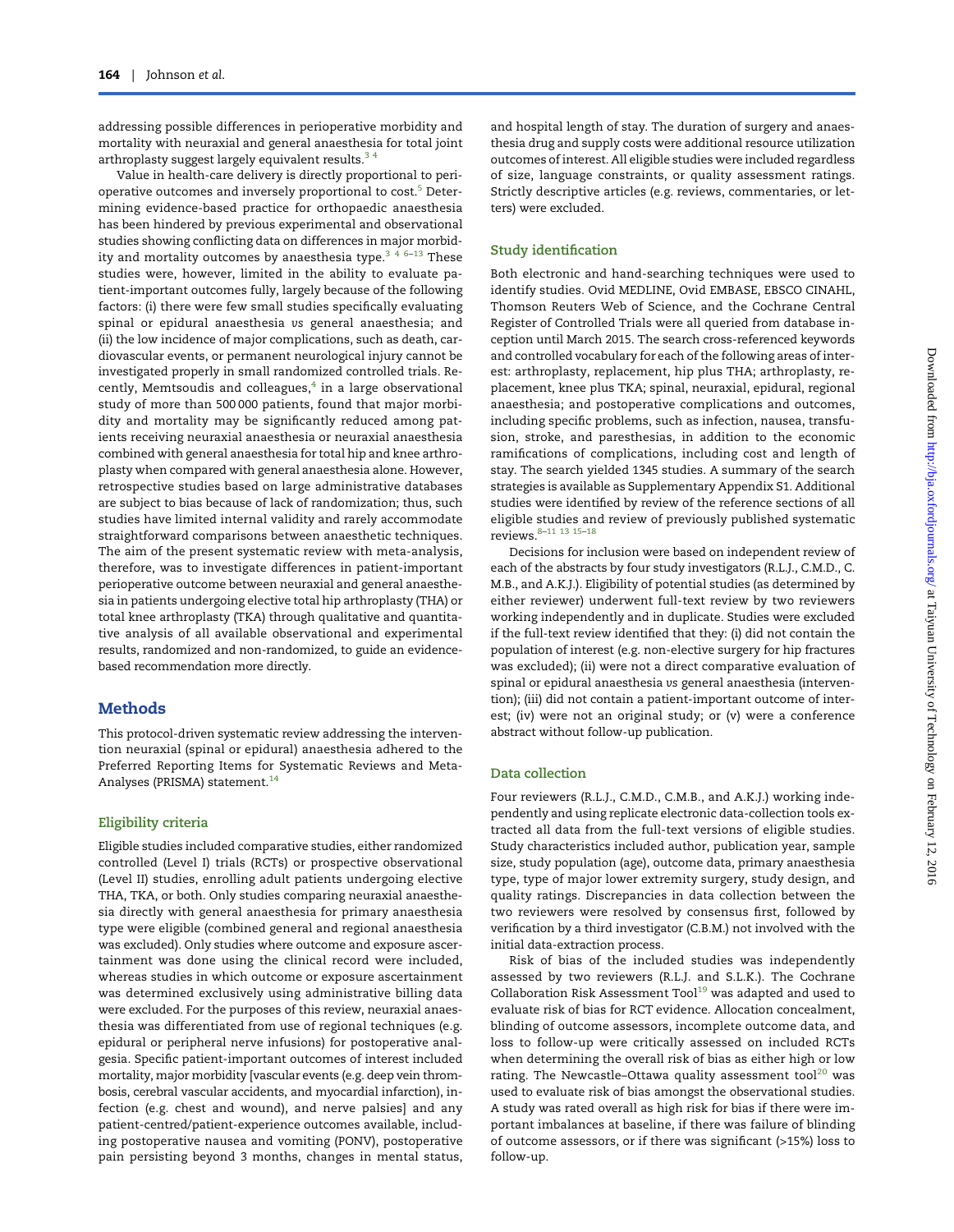#### Statistical analysis

A qualitative synthesis was performed for studies that reported data not comparable by formal meta-analysis. To facilitate meta-analysis, standard deviations were imputed from reported ranges using guidelines outlined by Hozo and colleagues.<sup>[21](#page-10-0)</sup> Forest plots were used to show point estimates and confidence intervals (CI) of individual included studies. Data analysis abided by the guidelines set out by the Cochrane Collaboration regarding statistical methods. In all instances, two-tailed P-values <0.05 were considered significant. Relative risks (RRs) and the weighted mean difference (WMD) for binary and continuous outcomes were also calculated. Considering the expected heterogeneity across studies, we decided a priori to use a random-effects model to evaluate outcomes.<sup>[22](#page-10-0)</sup> We conducted subgroup analysis based on the risk of bias (high vs low), type of surgery (TKA, THA, or both) and type of anaesthesia (spinal, epidural, combined spinal and epidural anaesthesia, or general anaesthesia), and to address the influence of modern surgical and anaesthesia practice we analysed subgroups of articles published in 2006 or more recently compared with publications before 2006. Interaction testing between subgroups was conducted to determine whether differences between the effect sizes of subgroups was statistically significant. $^{23}$  $^{23}$  $^{23}$  Heterogeneity was assessed using the  $I^2$  statistics, where values >50% are consistent with large heterogeneity.<sup>24</sup> Sensitivity analyses were performed on the results of the meta-analyses. Funnel plots were constructed to detect publication bias and statistically test for publication bias by using the Egger regression test. All analyses were conducted (by M.H.M.) using Comprehensive Meta-analysis V 2.0 (Biostat, Englewood, NJ, USA).

### **Results**

#### Retrieved studies

After screening, 126 full-text articles were assessed for eligibility. The majority were excluded because of an inappropriate study design (19 studies),  $3^{4}$  [18 25](#page-10-0)-[40](#page-10-0) population (seven studies),  $16^{41-46}$  $16^{41-46}$  $16^{41-46}$ intervention (44 studies), $47-90$  $47-90$  $47-90$  or outcome measure (19 studies). $91-109$  $91-109$  $91-109$  Nine conference abstracts were also excluded. $110-118$  $110-118$  $110-118$ One study<sup>[119](#page-13-0)</sup> was screened and added after review of the refer-ence section. Another study<sup>[120](#page-13-0)</sup> was published in Czech and was translated with the assistance of electronic translation software. In total, 29 studies published up to March 2015 met inclusion criteria. $^{\rm 6}$  <sup>7</sup> <sup>12</sup>  $^{\rm 104}$  $^{\rm 104}$  $^{\rm 104}$  <sup>119–[143](#page-13-0)</sup> Included studies date from 1989 to 2015. Neuraxial anaesthesia (epidural or spinal anaesthesia) was provided to 2776 patients (median age 68 yr), whereas 7712 patients (median age 67 yr) underwent general anaesthesia for total hip arthroplasty, total knee arthroplasty, or both. [Supplementary](http://bja.oxfordjournals.org/lookup/suppl/doi:10.1093/bja/aev455/-/DC1) [Appendix S2](http://bja.oxfordjournals.org/lookup/suppl/doi:10.1093/bja/aev455/-/DC1) illustrates the process of study selection.

#### Study characteristics

[Table 1](#page-3-0) presents highlighted study features. Nineteen studies<sup>67</sup> [12](#page-10-0) [119 123 125 127](#page-13-0)–[129 131](#page-13-0)–[135 137 139](#page-13-0)–[141 143](#page-13-0) were RCTs, and 10 stu-dies<sup>[104](#page-12-0) [120](#page-13-0)-[122 124 126 130 136 138 142](#page-13-0)</sup> were observational studies. Surgi-cal data for THA was included in 14 studies<sup>6 [118 119 124](#page-13-0)-[126 130 136](#page-13-0)-[142](#page-13-0)</sup> [median study size 78 patients (range 22–140)] and for TKA in 10 studies<sup>[7](#page-9-0) [122 123 127 128 131](#page-13-0)-[134 144](#page-13-0)</sup> [median study size 68 patients (range 20–377)]. Two studies<sup>[120 129](#page-13-0)</sup> provided separate outcomes data from THA and TKA populations. Three studies [median study size 146 patients (range 40–7704)] $^{12}$   $^{121}$   $^{135}$  provided data on a mixed total hip and knee arthroplasty population.

A majority of included studies, 16, used epidural anaesthesia as the primary type of neuraxial anaesthesia.[104](#page-12-0) [119 125](#page-13-0)–[134 139](#page-13-0)–[143](#page-13-0) Spinal anaesthesia was used in 10 studies  $^{\rm 6$  7 <sup>12 [12](#page-10-0)1 122 124 133 135</sup>  $137$   $138$  and combined spinal and epidural anaesthesia (CSE) in two studies.<sup>[120 123](#page-13-0)</sup> One study reported data on both spinal and epidural anaesthesia use together.<sup>[136](#page-13-0)</sup> Epidural infusions were reported to be continued for postoperative analgesia in 10 included studies.<sup>[119](#page-13-0)–123</sup> <sup>125</sup> <sup>132–134</sup> <sup>139–[141](#page-13-0)</sup> There was a noticeable change in preferences for neuraxial anaesthesia over time. Recent studies (from 2003 to the present)<sup>[6 7](#page-9-0) [12](#page-10-0) [120](#page-13-0)–[124](#page-13-0)</sup> reported use of spinal or CSE anaesthesia (eight of eight studies), whereas studies from 1980 to 2003 reported mainly epidural anaesthesia usage (15 of 20 studies).

#### Qualitative synthesis: comparative effectiveness of spinal or epidural vs general anaesthesia

Each study reported one or more patient-important perioperative outcome ([Table 1\)](#page-3-0). Assorted differences relating to short-term, within-hospital, patient-centred/patient-experience perioperative outcome were available among the included studies [\(Table 1\)](#page-3-0), such as pain at rest and with movement at various time points, opioid consumption, PONV, ambulation distance/rehabilitation goals, use of urinary catheters, patient satisfaction, postdural puncture headache, and inpatient falls. Differences in perioperative outcome relating to short-term resource allocation were examined in a few studies, including postoperative anaesthesia care unit (PACU) length of stay, hospital length of stay, and anaesthesia drug and supply costs. No study reported on postoperative pain persistent beyond 3 months, measures of health-related quality of life, functional capacity, resource utilization, or longterm outcomes after hospital discharge. Differences in shortand long-term cognitive outcome were discussed within five studies ([Table 2](#page-5-0)).<sup>128</sup> <sup>133</sup> <sup>135</sup> <sup>138</sup> <sup>143</sup>

#### Assessment of risk of bias

Thirteen of the included RCTs were rated with overall low risk of bias,[6 7](#page-9-0) [12](#page-10-0) [119 123 124 127 131 135 137 140 141 143](#page-13-0) and seven as high risk of bias[125 128 129 132](#page-13-0)–[134 139](#page-13-0) [\(Supplementary Appendix S3\)](http://bja.oxfordjournals.org/lookup/suppl/doi:10.1093/bja/aev455/-/DC1) based on criteria adapted from the Cochrane 'Risk of Bias' assessment tool.<sup>[19](#page-10-0)</sup> There were no important imbalances at baseline in any trial. None of the RCTs reported loss to follow-up >15%. Overall ratings were decided as low risk of bias primarily as a result of 'blinding of outcome assessors', the presence of 'incomplete outcome data' within the included trials, or both.

[Supplementary Appendix S4](http://bja.oxfordjournals.org/lookup/suppl/doi:10.1093/bja/aev455/-/DC1) presents the quality ratings of the nine cohort studies, as determined using the Newcastle– Ottawa Assessment Scale.<sup>[20](#page-10-0)</sup> Four cohort studies were rated low risk of bias<sup>[77](#page-11-0) [121 122 126](#page-13-0)</sup> and the remaining five studies were judged high risk of bias based on imbalances between neuraxial and general anaesthesia groups at baseline, failure to blind outcome assessors, inadequate follow-up of patients, or a combination of these factors.[39](#page-10-0) [120 130 138 142](#page-13-0)

#### Meta-analysis: effectiveness of neuraxial anaesthesia compared with general anaesthesia

Compared with general anaesthesia, neuraxial anaesthesia was associated with lower risk of deep vein thrombosis (RR 0.51; 95% CI 0.41–0.62, nine studies) and pulmonary embolism (RR 0.36; 95% CI 0.22–0.60, seven studies) in patients who did not receive chemical antithrombotic prophylaxis. However, in those studies that included chemical antithrombotic prophylaxis in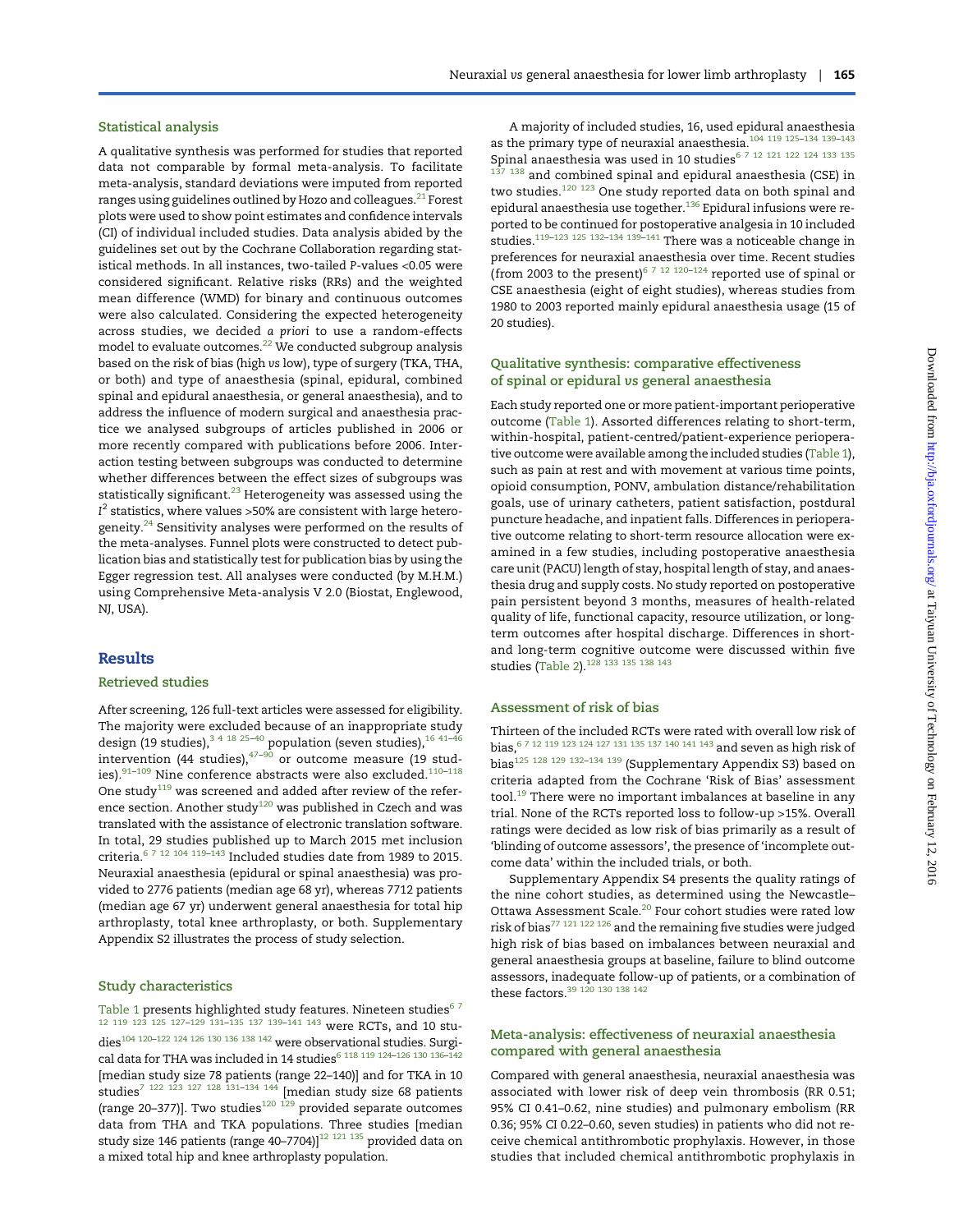<span id="page-3-0"></span>Table 1 Detailed information on study features. CSE, combined spinal epidural anaesthesia; LOS, length of stay; OBS, observational study; PACU, postanaesthesia care unit; PON, postoperative nausea; POV, postoperative vomiting; PONV, postoperative nausea and vomiting; RCT, randomized controlled trial; THA, total hip arthroplasty; TKA, total knee arthroplasty; 'THA and TKA', mixed total hip and total knee outcomes data; 'THA; TKA', separated outcomes from total hip and total knee arthroplasty

| Author                            |      | Year Volume Design |            | Type of<br>surgery    | Type of<br>neuraxial<br>anaesthesia | bias | Risk of Outcomes measured                                                                                                                                                                                                                                           |
|-----------------------------------|------|--------------------|------------|-----------------------|-------------------------------------|------|---------------------------------------------------------------------------------------------------------------------------------------------------------------------------------------------------------------------------------------------------------------------|
| Harsten $^6$                      | 2015 |                    | RCT        | THA                   | Spinal                              | Low  | Surgery duration, PACU LOS, LOS, discharge criteria,<br>ambulation tests, dizziness scores, pain (at rest<br>and movement), morphine consumption, PON,<br>POV, patient satisfaction, falls, mortality                                                               |
| Curry <sup>121</sup>              | 2014 |                    | OBS        | THA and<br>TKA        | Spinal                              | Low  | 30 day surgical site infection                                                                                                                                                                                                                                      |
| Harsten <sup>7</sup>              | 2013 |                    | RCT        | <b>TKA</b>            | Spinal                              | Low  | Surgery duration, PACU LOS, LOS, discharge criteria,<br>ambulation tests, dizziness scores, pain (at rest<br>and movement), morphine consumption, PONV,<br>urinary catheterization, patient satisfaction,<br>anaesthesia duration, pulmonary embolism,<br>mortality |
| Fořtová <sup>120</sup>            | 2010 |                    | OBS        | THA;<br>TKA           | CSE                                 | High | Operative time, pain (at rest), patient satisfaction                                                                                                                                                                                                                |
| Napier <sup>122</sup>             | 2007 |                    | OBS        | <b>TKA</b>            | Spinal                              | Low  | LOS, ambulation distance, pain at rest at: pain at<br>PACU discharge, 12, 18, 36, and 48 h                                                                                                                                                                          |
| Gonano <sup>12</sup>              | 2006 |                    | RCT        | THA and<br><b>TKA</b> | Spinal                              | Low  | Anaesthesia drug and supply costs, anaesthesia<br>duration, PACU LOS, pain at rest, pain at<br>admission to PACU, piritramide consumption,<br>PACU PONV                                                                                                             |
| $Chu^{123}$                       | 2006 |                    | <b>RCT</b> | <b>TKA</b>            | <b>CSE</b>                          | Low  | Pain scores, PON, POV, pruritus, pulse oximetry (1, 8,<br>12, 24, and 48 h), time to first ambulation, time to<br>first drink and meal, discharge, deep vein<br>thrombosis, infection                                                                               |
| Brueckner $124$                   | 2003 |                    | OBS        | THA                   | Spinal                              | Low  | Surgery duration, deep vein thrombosis                                                                                                                                                                                                                              |
| $\text{Wulf}^{125}$               | 1999 |                    | RCT        | THA                   | Epidural                            | High | PACU LOS, LOS, discharge criteria, degree of motor<br>block, pain (at rest and movement), PON, POV,                                                                                                                                                                 |
| Brinker <sup>126</sup>            | 1997 |                    | OBS        | THA                   | Epidural                            | Low  | Total operating room time, surgery duration, LOS,<br>deep vein thrombosis, deep infections,<br>mortality, urinary tract infections                                                                                                                                  |
| Williams-<br>Russo <sup>127</sup> | 1996 |                    | RCT        | TKA                   | Epidural                            | Low  | Surgery duration, LOS, rehabilitation goals, deep<br>vein thrombosis, mortality                                                                                                                                                                                     |
| Williams-<br>Russo <sup>128</sup> | 1995 |                    | RCT        | <b>TKA</b>            | Epidural                            | High | Cognitive effects (delirium, long-term 6 months),<br>LOS, surgery duration, mortality, myocardial<br>infarction or pulmonary oedema, or both                                                                                                                        |
| Moiniche <sup>129</sup>           | 1994 |                    | RCT        | THA;<br>TKA           | Epidural                            | High | Pain at rest (4, 8, 12, 24, 30, 48, and 54 h); pain on<br>movement (24 h), fatigue, opioid consumption,<br>activity of patients, need for nursing assistance<br>with everyday functions, surgery duration                                                           |
| $\text{Dalldor} \mathbf{f}^{130}$ | 1994 |                    | OBS        | THA                   | Epidural                            | High | Deep vein thrombosis, operative time, LOS                                                                                                                                                                                                                           |
| $Sharrock^{144}$                  | 1991 |                    | OBS        | TKA                   | Epidural                            | Low  | Deep vein thrombosis, pulmonary embolism,<br>tourniquet time                                                                                                                                                                                                        |
| Mitchell <sup>131</sup>           | 1991 |                    | RCT        | TKA                   | Epidural                            | Low  | Operative time, LOS, thromboembolic disease (deep<br>vein thrombosis and pulmonary embolism)                                                                                                                                                                        |
| Jørgensen <sup>132</sup>          | 1991 |                    | RCT        | <b>TKA</b>            | Epidural                            | High | Deep vein thrombosis, pulmonary embolism,<br>tourniquet time                                                                                                                                                                                                        |
| $\mathrm{Nielson}^{133}$          | 1990 | 73                 | RCT        | TKA                   | Spinal                              | High | Neuropsychological functions                                                                                                                                                                                                                                        |
| Nielson <sup>134</sup>            | 1990 | 61                 | RCT        | TKA                   | Epidural                            | High | Operative time, deep vein thrombosis                                                                                                                                                                                                                                |
| Jones <sup>135</sup>              | 1990 |                    | RCT        | THA and<br>TKA        | Spinal                              | Low  | Neuropsychological functions, surgical duration,<br>morphine consumption, LOS, deep vein<br>thrombosis, pulmonary embolism, chest<br>infection, wound infection, mortality                                                                                          |
| Wille-<br>Jørgensen $^{\rm 136}$  | 1989 |                    | OBS        | THA                   | Epidural or<br>spinal               | High | Deep vein thrombosis, pulmonary embolism                                                                                                                                                                                                                            |
| Davis <sup>137</sup>              | 1989 | 71                 | RCT        | THA                   | Spinal                              | Low  | Surgery duration, deep vein thrombosis, pulmonary<br>embolism, mortality                                                                                                                                                                                            |

Continued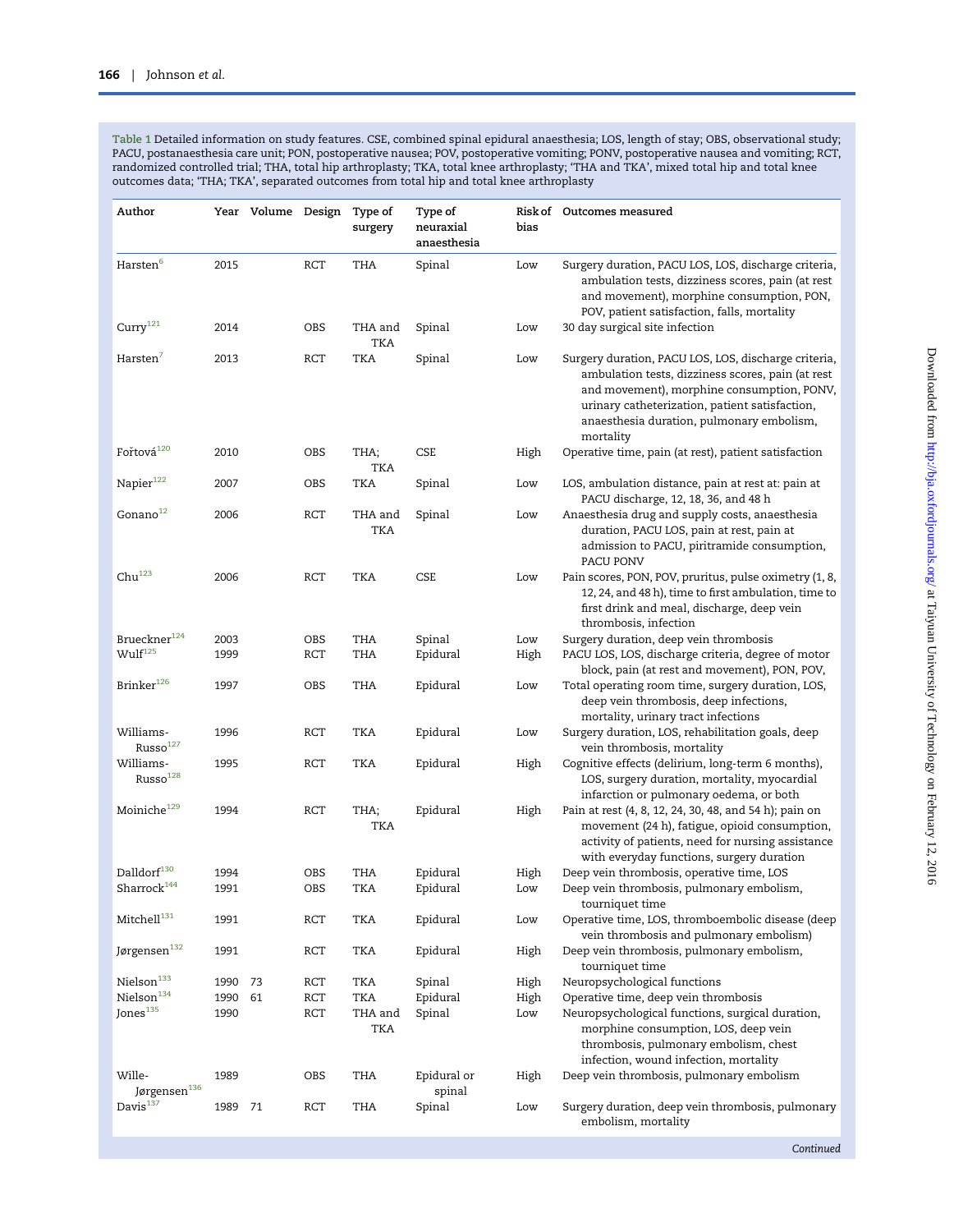| Table 1 Continued |    |            |                    |                                     |                 |                                                                                                                                                                                          |
|-------------------|----|------------|--------------------|-------------------------------------|-----------------|------------------------------------------------------------------------------------------------------------------------------------------------------------------------------------------|
| Year              |    | Design     | Type of<br>surgery | Type of<br>neuraxial<br>anaesthesia | Risk of<br>bias | Outcomes measured                                                                                                                                                                        |
| 1988              |    | <b>OBS</b> | THA                | Spinal                              | High            | Memory (recall and recognition)                                                                                                                                                          |
| 1986              |    | RCT        | THA                | Epidural                            | High            | Deep vein thrombosis, pulmonary embolism                                                                                                                                                 |
| 1986              |    | RCT        | THA                | Epidural                            | Low             | Operative time, deep vein thrombosis, pulmonary<br>embolism                                                                                                                              |
| 1983              |    | <b>RCT</b> | THA                | Epidural                            | Low             | Operative time, deep vein thrombosis, pulmonary<br>embolism                                                                                                                              |
| 1981              |    | RCT        | THA                | Epidural                            | Low             | Operative time, deep vein thrombosis                                                                                                                                                     |
| 1980              |    | <b>OBS</b> | THA                | Epidural                            | High            | Deep vein thrombosis                                                                                                                                                                     |
| 1980              | 24 | <b>RCT</b> | <b>THA</b>         | Epidural                            | Low             | Operative time, myocardial infarction and death,<br>pulmonary embolism, pneumonia, mental<br>changes, wound infection, neurological<br>sequelae, PONV, headache, morphine<br>consumption |
|                   |    |            | Volume             |                                     |                 |                                                                                                                                                                                          |

patient-care protocols, there were no statistically significant differences in either deep vein thrombosis or pulmonary embolism rates. Figure [1](#page-6-0) shows that patients who received neuraxial anaesthesia had statistically significant shorter hospital stay (WMD −0.40 days; 95% CI −0.76 to −0.03; I <sup>2</sup> 73%; 12 studies, 1240 patients). Although neuraxial anaesthesia resulted in up to a 10 min shorter operative time (WMD −5.13 min; 95% CI −10.96 to −0.70; I <sup>2</sup> 94%; 21 studies, 9382 patients; Fig. [2](#page-7-0)), overall this difference in outcome failed to achieve statistical significance (P=0.08). There was no statistically significant difference in other outcomes, including mortality, chest infection, surgical site infection, nerve palsies, or PONV. The results of meta-analysis of all outcomes are contained in [Table 3.](#page-7-0) All subgroup analyses failed to show statistically significant interactions (P>0.05) based on risk of bias, type of surgery, year of publication (2006 and newer vs publication before 2006), and type of neuraxial anaesthesia. Sensitivity analysis for mortality was performed by adding 378 patients from three trials with no events, $67 137$  $67 137$  which resulted in no meaningful change in mortality results (RR 0.85; 95% CI 0.30–2.46; I $^2$  0%; seven studies). We were unable to detect a statistically significant publication bias; however, the number of studies included in each analysis was small, making tests for publication bias unreliable.

#### **Discussion**

This systematic review and meta-analysis confirms that neuraxial anaesthesia was either equivalent or favoured over general anaesthesia for patient-important outcomes of total hip or total knee arthroplasty. Surgical durations were not lengthened, yet hospital length of stay was reduced when neuraxial techniques were used. Although the evidence is limited to suggest that use of neuraxial anaesthesia is associated with improved perioperative outcomes, there are no meta-analysis results supporting that outcomes are better when general anaesthesia is used.

#### Comparison with previous literature

There are previous systematic reviews and meta-analyses  $^{8-11\ 18}$  $^{8-11\ 18}$  $^{8-11\ 18}$ and recent population-based studies using administrative billing data $^{\rm 3~4~27~30~35~145}$  that have analysed differences in mortality and major morbidity outcomes by anaesthesia type. Not unlike our review, previous literature on this topic also reports results for a superior anaesthesia technique (e.g. neuraxial) for some, but often not all included outcomes. In the last several years, administrative billing data studies have dominated the literature on this topic, and despite larger sample sizes within these papers, the results have yet to be definitive enough to transform clinical practice to default to neuraxial anaesthesia. The most recent population-based studies are summarized in [Table 4.](#page-8-0) Additionally, past studies have been indirect for anaesthesia comparisons, lacking head-to-head examination, and imprecise in the estimation of the effect size. For instance, Rodgers and colleagues $^{13}$  $^{13}$  $^{13}$ were among the first to synthesize the evidence for benefits of neuraxial techniques, yet their systematic review was highly criticized for its wide confidence intervals among outcomes, which probably resulted from inclusion of a broad range of surgical populations. In contrast to most previous studies, we focused our systematic review and meta-analysis to compare directly the primary types of anaesthesia specifically used for total hip and knee arthroplasty.

Total hip and knee arthroplasty rarely require the combination of both general and neuraxial anaesthesia during the same procedure. Previous studies using administrative billing data are often restricted by coding limitations and thus include both neuraxial and general anaesthesia interventions during analysis. Consequently, results from this research, in particular for orthopaedic procedures that do not require combined anaesthesia techniques, do little to inform decisions. For instance, Memtsoudis and colleagues $4$  grouped patients undergoing orthopaedic procedures under broad categories of anaesthesia type that included neuraxial, general plus neuraxial, and general alone. As our investigation was not restricted to billing data, we were able to make a more direct comparison of neuraxial and general anaesthesia types.

#### Implications

Unfortunately, disparities exist in the availability of neuraxial anaesthesia and anaesthesia practice utilization has been understudied.<sup>146</sup> An analysis from the Anaesthesia Quality Institute found that neuraxial anaesthesia was accessible disproportionately less often (31.3 vs 57.9%) than general anaesthesia to patients undergoing TKA.[146](#page-13-0) Neuraxial anaesthesia, in this study by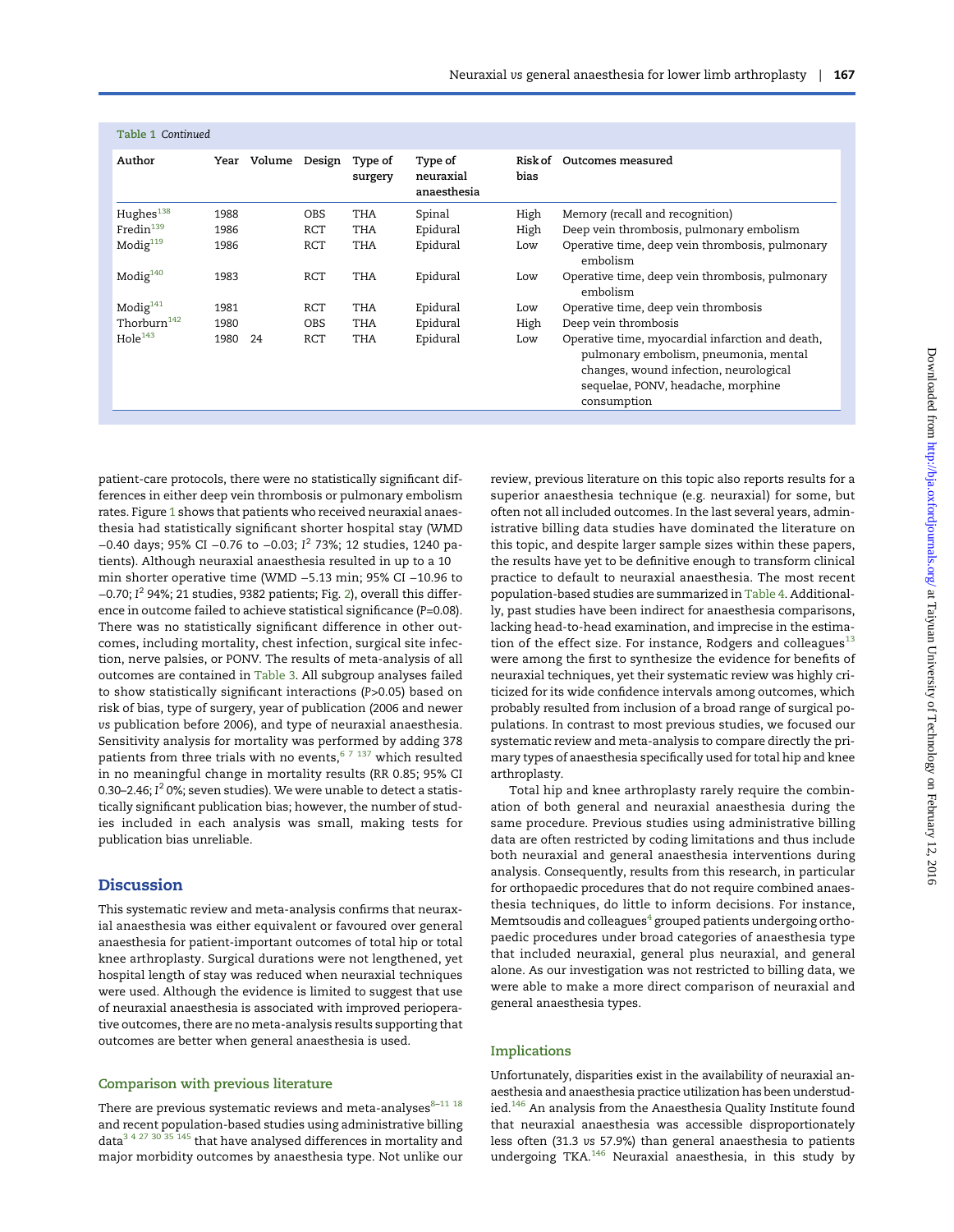<span id="page-5-0"></span>Table 2 Studies comparing cognitive outcomes with neuraxial vs general anaesthesia. GA, general anaesthesia; NA, neuraxial anaesthesia; OBS, observational study; RCT, randomized controlled trial; THA, total hip arthroplasty; TKA, total knee arthroplasty; 'THA and TKA', mixed total hip and total knee outcomes data

| Author (year;<br>volume if needed) | Type of<br>surgery    | Type of<br>neuraxial<br>anaesthesia | Design     | Cognitive domains<br>evaluated                                                                                                                       | Assessment time                                             | Findings                                                                                                                                                                                                                                    |
|------------------------------------|-----------------------|-------------------------------------|------------|------------------------------------------------------------------------------------------------------------------------------------------------------|-------------------------------------------------------------|---------------------------------------------------------------------------------------------------------------------------------------------------------------------------------------------------------------------------------------------|
| Williams-Russo<br>$(1995)^{128}$   | <b>TKA</b>            | Epidural                            | <b>RCT</b> | Linguistic,<br>psychomotor skills,<br>memory,<br>delirium                                                                                            | Preoperative,<br>1 week and<br>6 months<br>postoperative    | No significant within-subject<br>change in score for any<br>neuropsychological test.<br>Delirium rates did not differ.<br>No significant differences in<br>cognitive morbidity exist<br>between general and<br>epidural anaesthesia         |
| Nielson (1990;<br>$73)^{133}$      | <b>TKA</b>            | Spinal                              | RCT        | Linguistic,<br>general intelligence,<br>psychomotor skills,<br>memory,<br>sensation,<br>impact of illness on<br>activity                             | Preoperative,<br>3 months<br>postoperative                  | No significant differences in<br>neuropsychological testing<br>exist between general and<br>epidural anaesthesia                                                                                                                            |
| Jones (1990) <sup>135</sup>        | THA and Spinal<br>TKA |                                     | <b>RCT</b> | General intelligence,<br>psychomotor skills,<br>memory,<br>activities of daily<br>living,<br>subjective<br>complaints                                | Preoperative,<br>3 months<br>postoperative                  | No significant differences in<br>neuropsychological testing<br>exist between general and<br>epidural anaesthesia, except<br>that reaction time test<br>improved at 3 months for<br>those patients receiving<br>general anaesthesia (P<0.05) |
| Hughes (1988) <sup>138</sup>       | THA                   | Spinal                              | <b>OBS</b> | Memory                                                                                                                                               | Preoperative, 24<br>and 48 h and<br>1 week<br>postoperative | Word recognition was worse 24<br>h after operation with spinal<br>anaesthesia; the difference<br>in memory between groups<br>was not statistically<br>significant at 1 week                                                                 |
| Hole (1980) <sup>143</sup>         | THA                   | Epidural                            | RCT        | Mental status (amnesia<br>of personal data,<br>orientation deficits,<br>states of confusion<br>with or without<br>restlessness or<br>aggressiveness) | 1-14 days and<br>4-10 months<br>postoperative               | Statistically significant<br>persistent changes in<br>mental status in patients<br>receiving general<br>anaesthesia; 7/31 GA<br>patients compared with 0/29<br>NA patients (P<0.01)                                                         |

Downloaded from http://bja.oxfordjournals.org/ at Taiyuan University of Technology on February 12, 2016 Downloaded from <http://bja.oxfordjournals.org/> at Taiyuan University of Technology on February 12, 2016

Fleischut and colleagues, $146$  was provided less often, and despite this, appears to be preferentially more available to older patients and those with more co-morbidities (higher ASA physical class score ≥III). Likewise, our review found disproportionate use of anaesthesia types even in randomized trials such that neuraxial anaesthesia was provided to only about one-third of the overall sample. Regardless, meta-analysis indicates equivalent results when neuraxial anaesthesia is used. Future research should focus study on patient, surgeon, and anaesthetist preferences in choosing neuraxial techniques, including use in specific subpopulations, such as the elderly and sick, where the benefits may be more apparent.

Current expert opinions on the overall importance of primary anaesthesia choice on differences in outcome are varied. The results from our review do support choosing neuraxial anaesthesia over general anaesthesia for the outcome of hospital stay. However, as with other retrospective studies, we are unable to draw a causal link between the choice of anaesthetic and the differences in outcome. Systematic reviews are also retrospective in design and inherently limited by the quality of the available literature. It is possible that our protocol may have missed eligible studies, our inclusion criteria could have been too narrow, or exclusion of articles may have affected our results. We emphasize that our review directly compared spinal or epidural anaesthesia with general anaesthesia rather than evaluating the effects of multimodal analgesia protocols that include regional anaesthesia for postoperative analgesia. As such, the present review does not elucidate possible effects of regional analgesia techniques, including neuraxial or peripheral nerve block, on perioperative outcomes. Nevertheless, the strengths of our study relate to the thoroughness of our rigorous protocol determined a priori with sensitivity analyses performed to test the robustness of the results. Consequently, this systematic review and meta-analysis summarizes the best available evidence to inform providers on the comparative effectiveness of neuraxial block compared with general anaesthesia for total hip and total knee arthroplasty.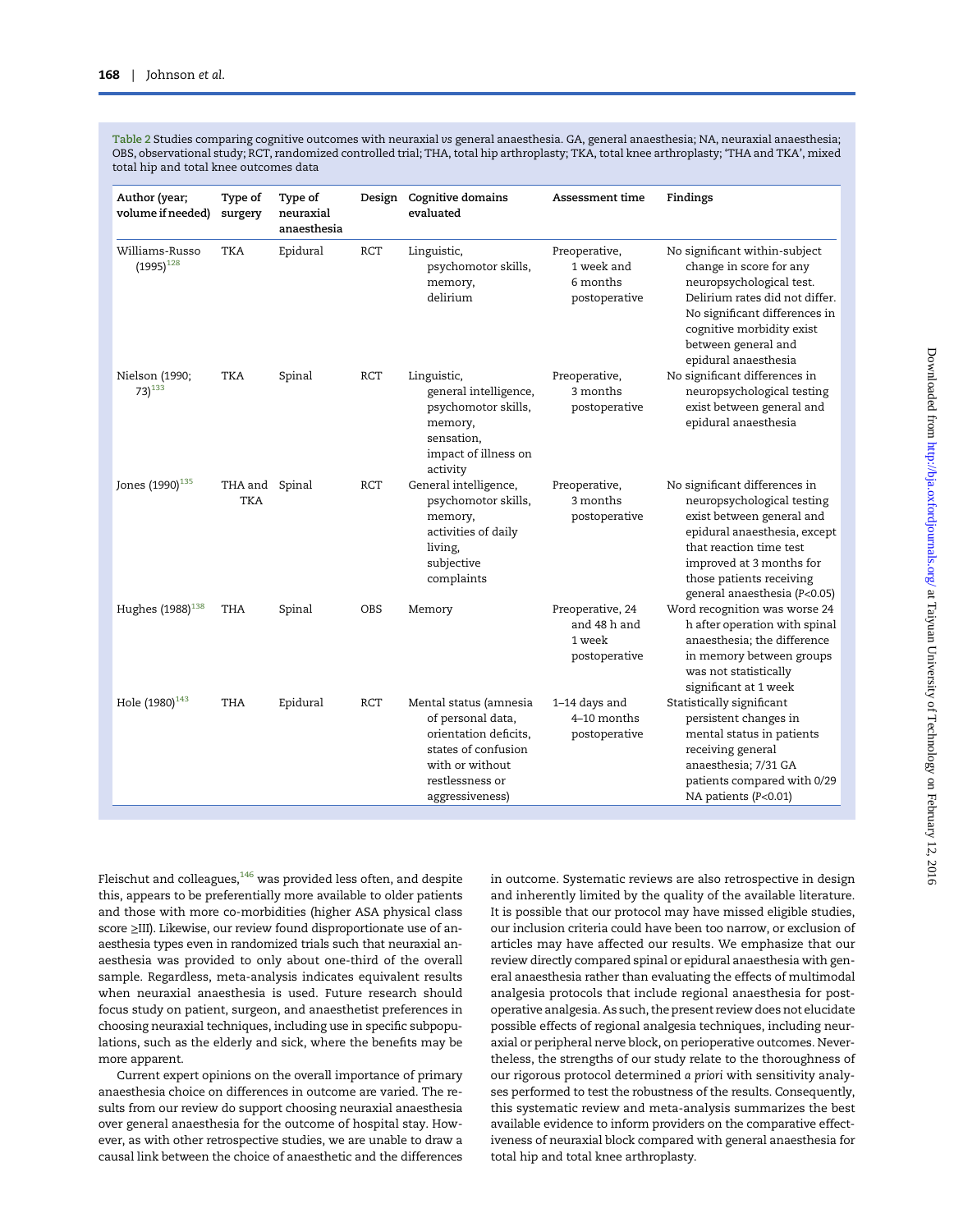<span id="page-6-0"></span>

|                |            |                               |                | Length of stay (days) |         |                                 |      |                               |      |
|----------------|------------|-------------------------------|----------------|-----------------------|---------|---------------------------------|------|-------------------------------|------|
| Study name     |            | <b>Difference</b><br>in means | Lower<br>limit | Upper<br>limit        |         | Difference in means and 95% CI  |      |                               |      |
| Jones          | Spinal     | 1.50                          | $-1.23$        | 4.23                  |         |                                 |      |                               |      |
| Mitchell       | Epidural   | $-0.60$                       | $-2.98$        | 1.78                  |         |                                 |      |                               |      |
| Dalldorf       | Epidural   | $-1.70$                       | $-3.53$        | 0.13                  |         |                                 |      |                               |      |
| Moiniche       | Epidural   | 0.00                          | $-4.28$        | 4.28                  |         |                                 |      |                               |      |
| Moiniche TKA   | Epidural   | $-1.00$                       | $-5.49$        | 3.49                  |         |                                 |      |                               |      |
| Williams-Russo | Epidural   | 0.00                          | $-1.17$        | 1.17                  |         |                                 |      |                               |      |
| <b>Brinker</b> | Epidural   | $-0.70$                       | $-3.50$        | 2.10                  |         |                                 |      |                               |      |
| Wulf           | Epidural   | $-3.00$                       | $-6.29$        | 0.29                  |         |                                 |      |                               |      |
| Chu            | <b>CSE</b> | $-1.50$                       | $-1.98$        | $-1.01$               |         |                                 |      |                               |      |
| Napier         | Spinal     | $-0.20$                       | $-0.43$        | 0.03                  |         |                                 |      |                               |      |
| Harsten        | Spinal     | 0.00                          | $-0.28$        | 0.28                  |         |                                 |      |                               |      |
| Harsten THA    | Spinal     | 0.00                          | $-0.10$        | 0.10                  |         |                                 |      |                               |      |
|                |            | $-0.39$                       | $-0.75$        | $-0.02$               |         |                                 |      |                               |      |
|                |            |                               |                |                       | $-8.00$ | $-4.00$                         | 0.00 | 4.00                          | 8.00 |
|                |            |                               |                |                       |         | Favours neuraxial<br>anesthesia |      | Favours general<br>anesthesia |      |

Fig 1 Forest plot comparison of neuraxial anaesthesia vs general anaesthesia for length of stay.

The most significant confounder or effect modifier of outcome results may still be unknown. Depth of sedation, for instance, is once such variable. The fact that depth of sedation was unknown in all studies leaves us to wonder whether a deep sedation with spinal anaesthesia compared with general anaesthesia is different enough for comparison. With a majority of our patients requesting to 'hear nothing', practitioners often 'over-' rather than 'undersedate' a patient. This may further disambiguate relationships between anaesthesia type and outcome measurement. Also, the use of an enhanced recovery programme needs to be considered in isolation because influences of multimodal analgesia apart from the choice of primary anaesthesia type still require study. Without an ability to control for confounding variables, solid conclusions comparing anaesthetic options for total hip and knee arthroplasty may never be made through retrospective study. In the end, only a valid randomized trial may control adequately for these observed inequities in the use of anaesthesia type and control for the resultant confounding effects. Our systematic review results suggest that it may be of economic interest to pursue a large, multicentre randomized trial based on the evidence of lengthof-stay reduction alone. Even the reported half-day difference on a population level makes significant argument for funding such a costly trial.

We intended to report on major differences in morbidity and mortality and on variation in patient-experience outcome between neuraxial and general anaesthesia for total joint arthroplasty. However, our efforts were limited by the lack of comparativeeffectiveness research evaluating most patient-important outcomes. Intermediate-term outcomes for pain, including persistent pain beyond the immediate postoperative period or conversion from acute to chronic pain syndromes, are also lacking. Scoring of subjective pain rating (at rest or with movement) and opioid consumption were the lone descriptors of pain outcomes, and for a majority of studies were used as a primary outcome to achieve individual study power calculations. Likewise, we were unable to comment directly on differences in either patient satisfaction or rehabilitation milestones (e.g. ambulation) between neuraxial and general anaesthesia because too few studies included these patient-important outcomes. Lastly, differences in long-term outcome in activities of daily living and quality of life according to type of anaesthesia are unavailable for synthesis. Considering the emerging importance of 'the patient experience' within healthcare delivery, future researchers may wish to consider including more patient-experience outcomes, intermediate and long-term outcome assessments, or both in future study designs.

#### Conclusion

Neuraxial anaesthesia appears equally effective with no more adverse events compared with general anaesthesia among the comparative-effectiveness research studies to date on patients undergoing total hip arthroplasty, total knee arthroplasty, or both. We did, however, find that patients receiving neuraxial anaesthesia have a shorter hospital length of stay than patients undergoing general anaesthesia. There is evidence to suggest that neuraxial anaesthesia takes no more time to perform and may even be responsible for shorter surgical durations (up to 11 min less), although these time differences have indeterminate clinical significance. Genuine uncertainty, clinical equipoise, remains when it comes to differences in patient-important outcome by anaesthesia type for total hip and knee arthroplasty amongst studies directly comparing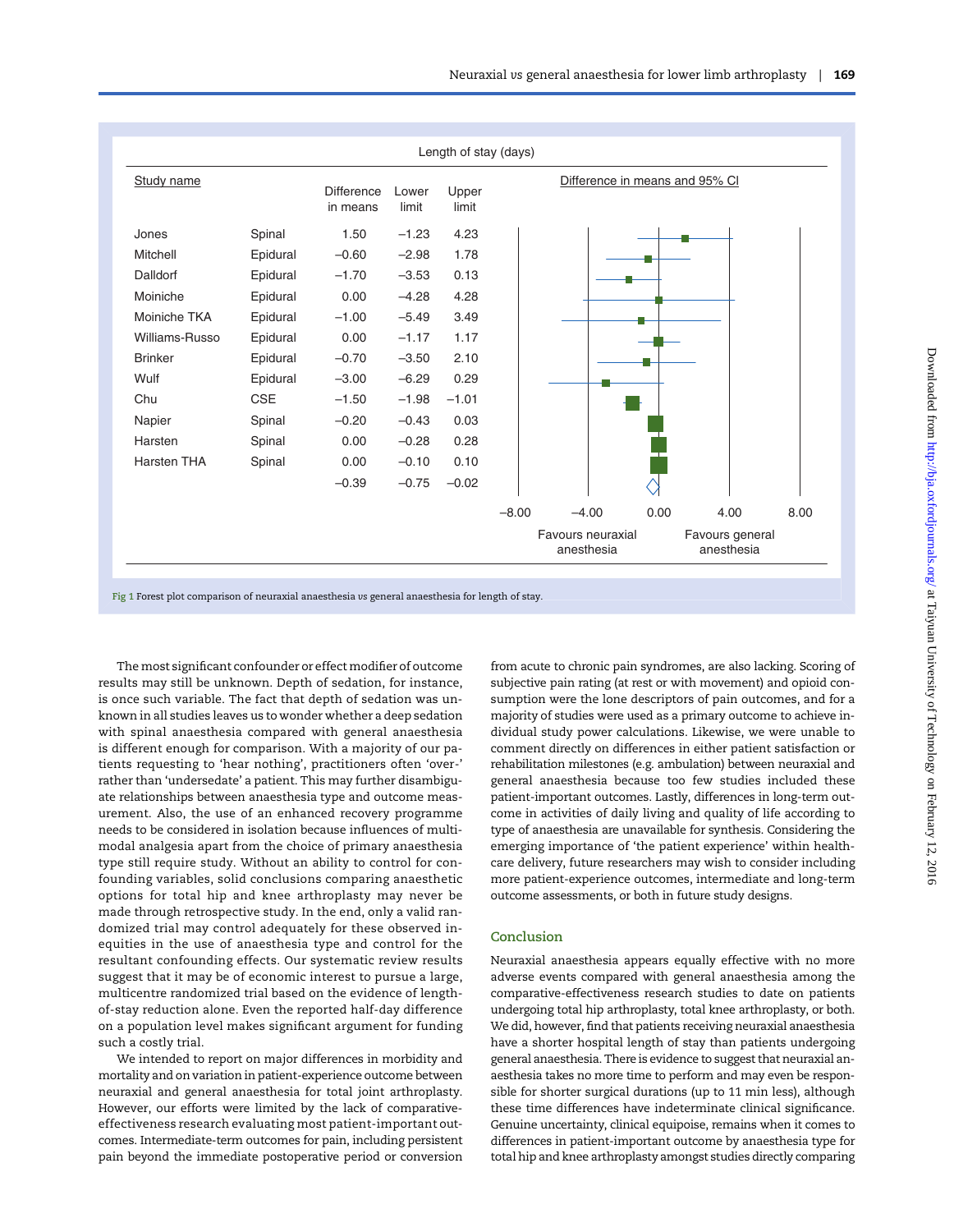<span id="page-7-0"></span>

Fig 2 Forest plot comparison of neuraxial anaesthesia vs general anaesthesia for duration of surgery.

Table 3 Results of the meta-analysis for all outcomes of neuraxial vs general anaesthesia. \*Chest infection included pneumonia; 'DVT, none', deep vein thrombosis without chemical antithrombotic prophylaxis; 'DVT, Rx', deep vein thrombosis with chemical antithrombotic prophylaxis; 'PE, none', pulmonary embolism without chemical antithrombotic prophylaxis; 'PE, Rx', pulmonary embolism with chemical antithrombotic prophylaxis; PONV, postoperative nausea, vomiting, or both combined; surgical site infection included superficial and deep wound infection. † Inconsistency value, marker for heterogeneity. 95% CI, 95% confidence interval; RR, relative risk ratio; WMD, weighted mean difference

| Outcome*                | Studies (n) | Patients (n) | WMD or RR (95% CI)                 | P-value | $I^2$ (%) <sup>+</sup> |
|-------------------------|-------------|--------------|------------------------------------|---------|------------------------|
| Surgery duration (min)  | 21          | 9382         | WMD -5.13 (-10.96 to 0.70)         | 0.08    | 94                     |
| Length of stay (days)   | 12          | 1240         | WMD $-0.40$ ( $-0.76$ to $-0.03$ ) | 0.03    | 73                     |
| DVT, none               | 9           | 721          | RR 0.51 (0.41-0.62)                | 0.00    | 0                      |
| PE, none                |             | 607          | RR 0.36 (0.22-0.60)                | 0.00    | 0                      |
| DVT, Rx                 | 6           | 949          | RR 0.82 (0.65-1.04)                | 0.10    | 34                     |
| PE, Rx                  |             | 613          | RR 0.83 (0.48-1.43)                | 0.50    | 0                      |
| Mortality               |             | 1149         | RR 0.85 (0.30-2.46)                | 0.77    | 0                      |
| <b>PONV</b>             |             | 328          | RR 1.33 (0.69-2.57)                | 0.40    | 86                     |
| Surgical site infection |             | 8095         | RR 0.91 (0.56-1.47)                | 0.69    | 0                      |
| Chest infection         |             | 266          | RR 0.88 (0.19-4.11)                | 0.87    |                        |
| Nerve palsies           |             | 185          | RR 0.68 (0.08-5.97)                | 0.73    |                        |

neuraxial with general anaesthesia. It is thus essential to conduct prospective studies on differences in patient-important perioperative outcome of anaesthetic choice for total hip and total knee arthroplasty. We call for the funding of a large, multicentre study

that directly compares general anaesthesia with neuraxial anaesthesia, barring contraindications, while controlling for depth of sedation in order to inform shared decision-making between patients, anaesthetists, and surgeons.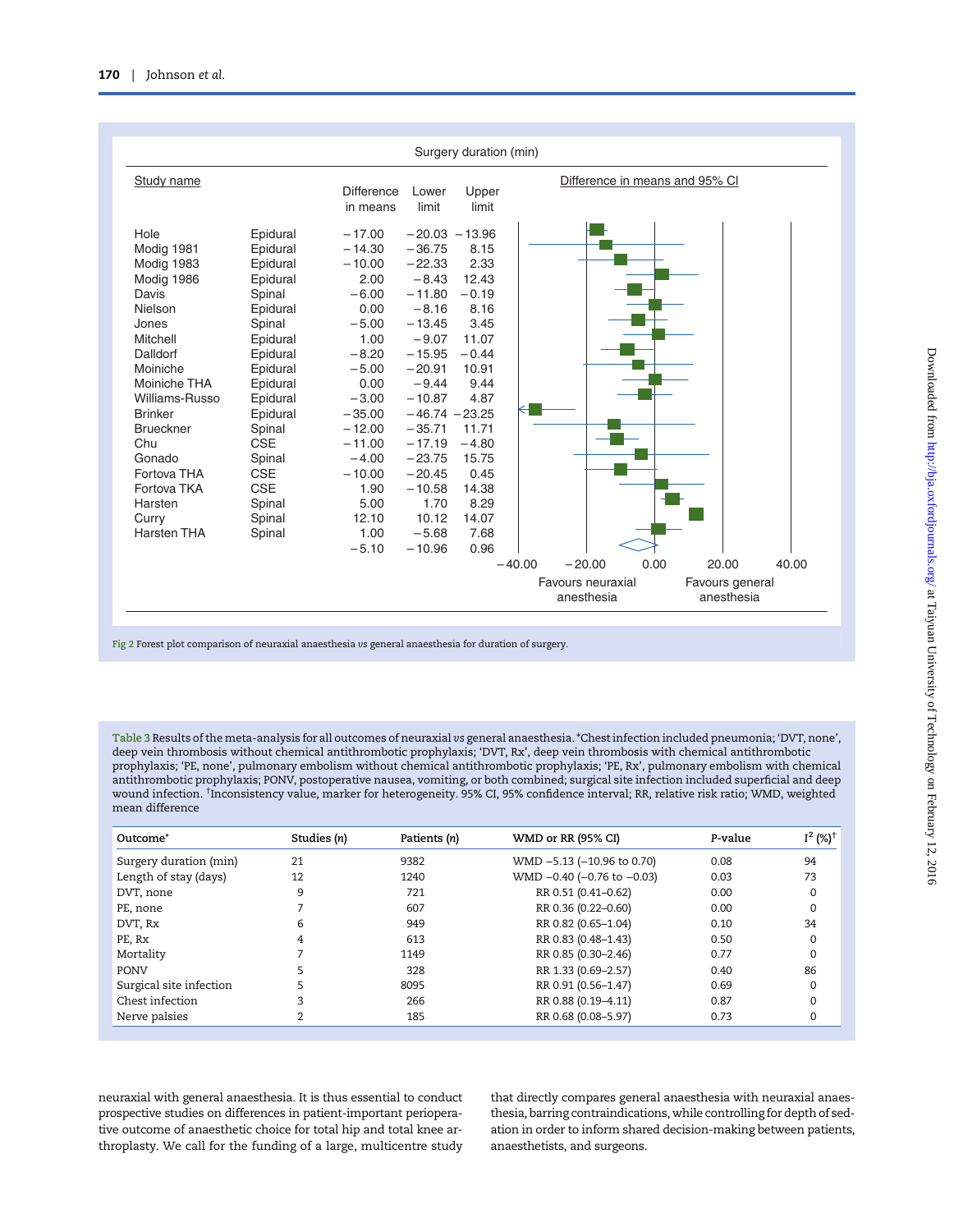<span id="page-8-0"></span>Table 4 Recent administrative data studies comparing outcomes by neuraxial vs general anaesthesia. ACS NSQIP, American College of Surgeons National Surgical Quality Improvement Program; Combined, combined neuraxial and general anaesthesia; GA, general anaesthesia; MV, mechanical ventilation or ventilator-dependent patients; NA, neuraxial anaesthesia (spinal or epidural); THA, total hip arthroplasty; TKA, total knee arthroplasty; 'THA and TKA', mixed total hip and total knee outcomes data

| Author (year;<br>volume if needed) | Inclusion                                                                                                            | Exclusion                                                                                                                                                      | Time<br>frame | Findings                                                                                                                                                                                                                                                                                                                                                                                                                                                                                                                                                         |
|------------------------------------|----------------------------------------------------------------------------------------------------------------------|----------------------------------------------------------------------------------------------------------------------------------------------------------------|---------------|------------------------------------------------------------------------------------------------------------------------------------------------------------------------------------------------------------------------------------------------------------------------------------------------------------------------------------------------------------------------------------------------------------------------------------------------------------------------------------------------------------------------------------------------------------------|
| Chen (2015) <sup>145</sup>         | Taiwan Longitudinal Health<br>Insurance Database<br>2847 GA<br>2847 NA<br>(propensity matched)<br>Primary THA or TKA | Excluded more than the initial THA or<br>TKA index hospitalization.<br>Type of anaesthesia (NA or GA)<br>unknown                                               | 1997-2010     | Adjusted odds (propensity matched) were significantly lower in the NA group than<br>in the GA group for:<br>• hospital length of stay (days)<br>• hospital treatment charges (dollars)<br>• overall survival (beginning at 5 yr after surgery and throughout 14 yr follow-up<br>period)                                                                                                                                                                                                                                                                          |
| Helwani $(2015)^3$                 | ACS NSQIP database<br>5396 GA<br>5102 NA<br>(propensity matched)<br>primary or revision THA                          | Age <16 yr,<br>preoperative MV or coma,<br>use of type of anaesthesia other<br>than NA or GA                                                                   | 2007-2011     | No significant differences in short-term mortality (1-3 months) between general and<br>epidural anaesthesia<br>Adjusted odds (propensity matched) were significantly lower in the NA group than<br>in the GA group for:<br>• deep surgical site infections<br>• hospital length of stay (days)<br>• cardiovascular complications<br>• respiratory complications                                                                                                                                                                                                  |
| Pugely $(2013)^{27}$               | ACS NSQIP database<br>8022 GA<br>6030 NA<br>Primary TKA                                                              | Use of type of anaesthesia other than<br>NA or GA                                                                                                              | 2005-2010     | No significant differences in mortality exist between general and epidural<br>anaesthesia<br>Complication rates (adjusted odds ratio, propensity stratification, and logistic<br>regression) were significantly lower in the NA group than in the GA group.<br>Overall statistical differences between NA and GA were <1% in many<br>comparisons with unknown to low clinical significance. However, observed<br>differences were greatest in patients with more co-morbidities, suggesting that<br>the benefits to NA may be more pronounced in sicker patients |
| Liu (2013) <sup>30</sup>           | ACS NSQIP database<br>9167 GA<br>7388 NA<br>Partial knee arthroplasty<br>or TKA                                      | Bilateral knee arthroplasty,<br>pre-existing infections, MV, or<br>contaminated wound<br>classifications.<br>use of type of anaesthesia other<br>than NA or GA | 2005-2010     | Significantly lower incidences of 30 day postoperative complications in the NA<br>group than in the GA group for:<br>• pneumonia<br>• composite systematic infection<br>No significant differences in superficial or deep surgical wound or organ space<br>infection, surgical wound disruptions, sepsis or septic shock, or urinary tract<br>infection occurrences exist between general and epidural anaesthesia                                                                                                                                               |

Continued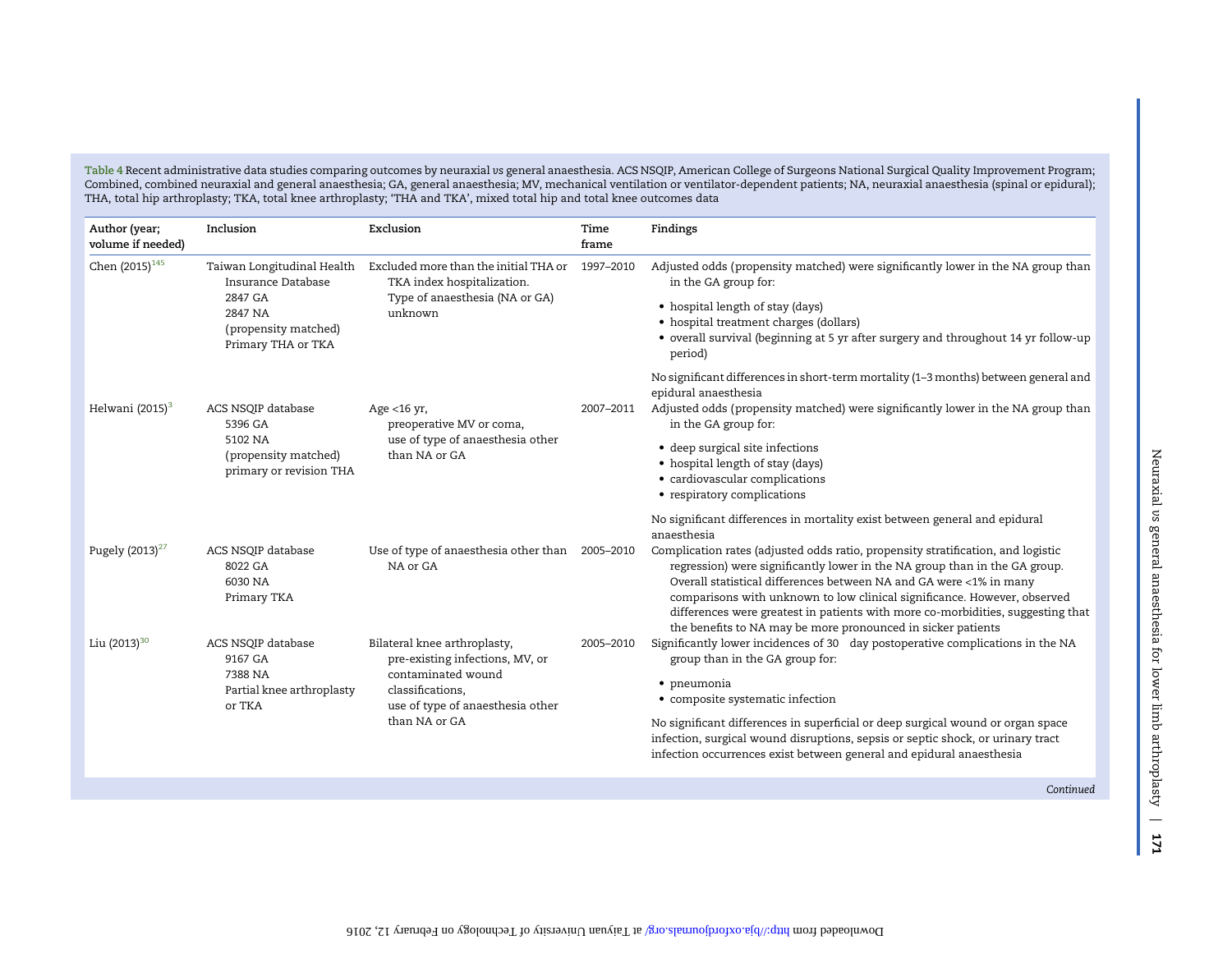<span id="page-9-0"></span>

| Inclusion<br>volume if needed)<br>Author (year;<br>Memtsoudis<br>$(2013)^4$ |                                                                                                              |                                                           |               |                                                                                                                                                                                                                                                                                                                                                                                                                                           |
|-----------------------------------------------------------------------------|--------------------------------------------------------------------------------------------------------------|-----------------------------------------------------------|---------------|-------------------------------------------------------------------------------------------------------------------------------------------------------------------------------------------------------------------------------------------------------------------------------------------------------------------------------------------------------------------------------------------------------------------------------------------|
|                                                                             |                                                                                                              | Exclusion                                                 | frame<br>Time | Findings                                                                                                                                                                                                                                                                                                                                                                                                                                  |
|                                                                             | Primary THA and TKA<br>49396 combined<br>Premier Perspective<br>292 804 GA<br>40036 NA<br>Database           | Type of anaesthesia unknown or<br>missing                 | 2006-2010     | NA vs GA results were statistically significantly lower in the NA group than in the GA<br>resource utilization (blood product transfusion and MV)<br>incidence rates of in-hospital systemic complications<br>• hospital length of stay (days)<br>30 day mortality<br>group for:                                                                                                                                                          |
| $\text{Change} (2010)^{35}$                                                 | Taiwan Longitudinal Health Excluded<br>Primary THA or TKA<br>Insurance Database<br><b>AN 0681</b><br>1191 GA | more than the initial THA or<br>TKA index hospitalization | 2002-2006     | No significant differences in gastrointestinal, acute myocardial infarction, and other<br>general anaesthesia (odds ratio 2.21, 95% confidence interval 1.25-3.90; P=0.007)<br>postoperative surgical site infections for patients receiving THA or TKA under<br>Adjusted odds (logistic regression) showed significantly higher odds of 30 day<br>non-myocardial cardiac complications exist between general and epidural<br>anaesthesia |

## Authors ' contributions

Principal investigator responsible for designing the protocol, collecting data, analysing data, and preparing the manuscript: R.L.J. Assisted with protocol development: M.H.M., C.B.M. Executed the search strategy: P.J.E. Collected data: S.L.K., C.M.B., C.M.D., A.K.J., C.B.M. Analysed data: S.L.K., C.M.B., M.H.M., C.B.M. Prepared the manuscript: S.L.K., C.M.B., P.J.E., M.H.M., C.B.M. Approved the manuscript: S.L.K., C.M.B., C.M.D., A.K.J., P.J.E., M.H. M., C.B.M.

## Supplementary material

[Supplementary material is available at](http://bja.oxfordjournals.org/lookup/suppl/doi:10.1093/bja/aev455/-/DC1) British Journal of Anaesthesia [online.](http://bja.oxfordjournals.org/lookup/suppl/doi:10.1093/bja/aev455/-/DC1)

## Acknowledgements

We are grateful for the collective efforts of the Knowledge Synthesis area within the Mayo Clinic Robert D. and Patricia E. Kern Center for the Science of Health Care Delivery for assistance with the data synthesis.

## Declaration of interest

None declared.

# Funding

Mayo Clinic Robert D. and Patricia E. Kern Center for the Science of Health Care Delivery and the Department of Anesthesiology at Mayo Clinic, Rochester, MN, USA.

## References

- 1. Bozic KJ, Beringer D. Economic considerations in minimally invasive total joint arthroplasty. Clin Orthop Relat Res 2007; 463: 20 – 5
- 2. Kurtz S, Mowat F, Ong K, Chan N, Lau E, Halpern M. Prevalence of primary and revision total hip and knee arthroplasty in the United States from 1990 through 2002. J Bone Joint Surg Am 2005; 87: 1487 –97
- 3. Helwani MA, Avidan MS, Ben Abdallah A, et al. Effects of regional versus general anesthesia on outcomes after total hip arthroplasty: a retrospective propensity-matched cohort study. J Bone Joint Surg Am 2015; 97: 186 –93
- 4. Memtsoudis SG, Sun X, Chiu YL, et al. Perioperative comparative effectiveness of anesthetic technique in orthopedic patients. Anesthesiology 2013; 118: 1046 –58
- 5. Porter ME. What is value in health care? N Engl J Med 2010; 363: 2477 –81
- 6. Harsten A, Kehlet H, Ljung P, Toksvig-Larsen S. Total intravenous general anaesthesia vs. spinal anaesthesia for total hip arthroplasty: a randomised, controlled trial. Acta Anaesthesiol Scand 2015; 59: 298 –309
- 7. Harsten A, Kehlet H, Toksvig-Larsen S. Recovery after total intravenous general anaesthesia or spinal anaesthesia for total knee arthroplasty: a randomized trial. Br J Anaesth 2013; 111: 391 – 9
- 8. Macfarlane AJR, Prasad GA, Chan VWS, Brull R. Does regional anesthesia improve outcome after total knee arthroplasty? Clin Orthop Relat Res 2009; 467: 2379 –402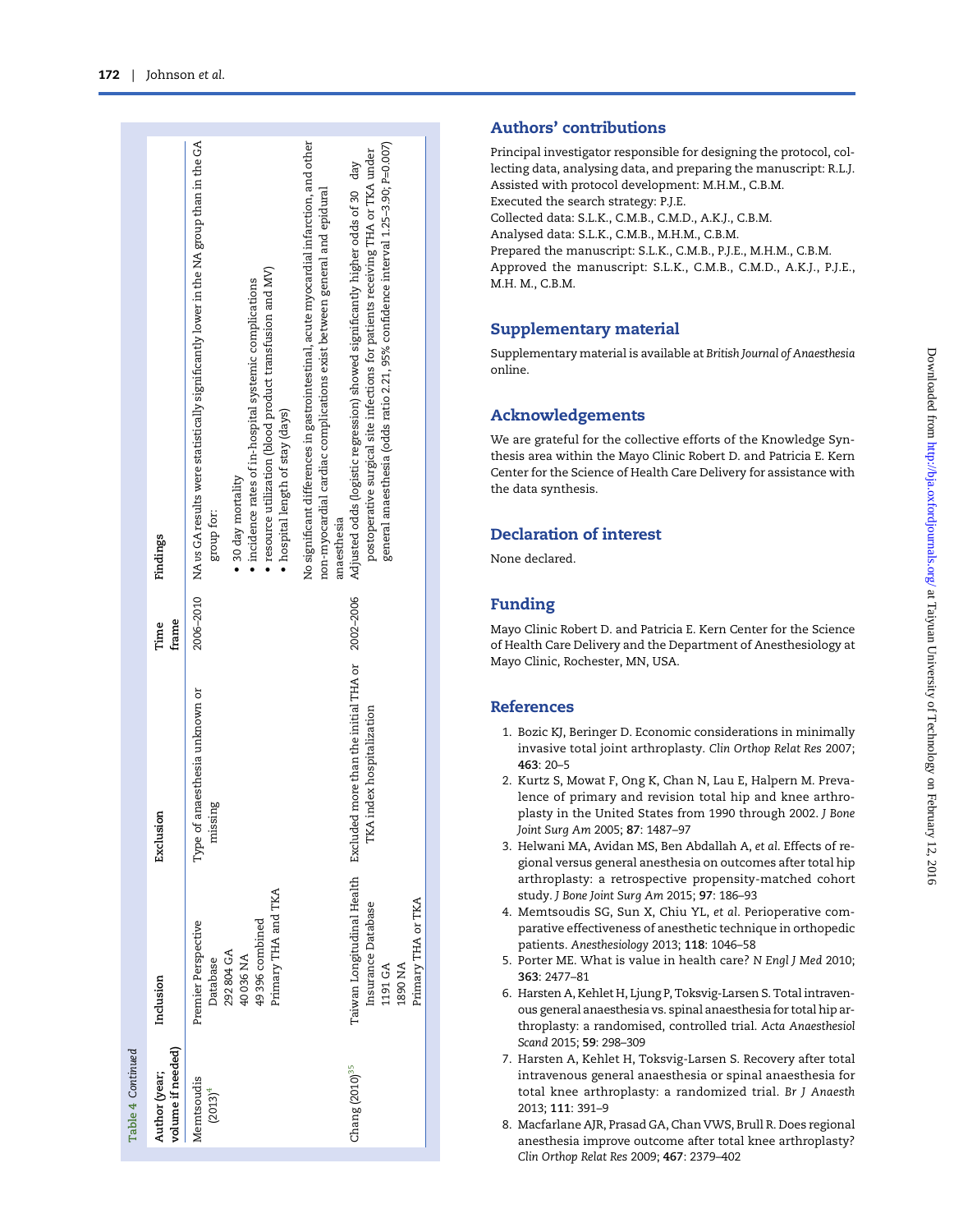- <span id="page-10-0"></span>9. Macfarlane AJR, Prasad GA, Chan VWS, Brull R. Does regional anaesthesia improve outcome after total hip arthroplasty? A systematic review. Br J Anaesth 2009; 103: 335–45
- 10. Hu S, Zhang ZY, Hua YQ, Li J, Cai ZD. A comparison of regional and general anaesthesia for total replacement of the hip or knee: a meta-analysis. J Bone Joint Surg Br 2009; 91: 935–42
- 11. Mauermann WJ, Shilling AM, Zuo Z. A comparison of neuraxial block versus general anesthesia for elective total hip replacement: a meta-analysis. Anesth Analg 2006; 103: 1018–25
- 12. Gonano C, Leitgeb U, Sitzwohl C, Ihra G, Weinstabl C, Kettner SC. Spinal versus general anesthesia for orthopedic surgery: anesthesia drug and supply costs. Anesth Analg 2006; 102: 524–9
- 13. Rodgers A, Walker N, Schug S, et al. Reduction of postoperative mortality and morbidity with epidural or spinal anaesthesia: results from overview of randomised trials. Br Med J 2000; 321: 1493
- 14. Moher D, Liberati A, Tetzlaff J, Altman DG. Preferred reporting items for systematic reviews and meta-analyses: the PRISMA statement. J Clin Epidemiol 2009; 62: 1006–12
- 15. Davis N, Lee M, Lin AY, et al. Postoperative cognitive function following general versus regional anesthesia: a systematic review. J Neurosurg Anesthesiol 2014; 26: 369–76
- 16. Stundner O, Chiu YL, Sun X, et al. Comparative perioperative outcomes associated with neuraxial versus general anesthesia for simultaneous bilateral total knee arthroplasty. Reg Anesth Pain Med 2012; 37: 638–44
- 17. Mason SE, Noel-Storr A, Ritchie CW. The impact of general and regional anesthesia on the incidence of post-operative cognitive dysfunction and post-operative delirium: a systematic review with meta-analysis. J Alzheimers Dis 2010; 22(Suppl 3): 67–79
- 18. Zywiel MG, Prabhu A, Perruccio AV, Gandhi R. The influence of anesthesia and pain management on cognitive dysfunction after joint arthroplasty: a systematic review. Clin Orthop Relat Res 2014; 472: 1453–66
- 19. Higgins JP, Altman DG, Gotzsche PC, et al. The Cochrane Collaboration's tool for assessing risk of bias in randomised trials. Br Med J 2011; 343: d5928
- 20. Stang A. Critical evaluation of the Newcastle-Ottawa scale for the assessment of the quality of nonrandomized studies in meta-analyses. Eur J Epidemiol 2010; 25: 603–5
- 21. Hozo SP, Djulbegovic B, Hozo I. Estimating the mean and variance from the median, range, and the size of a sample. BMC Med Res Methodol 2005; 5: 13
- 22. DerSimonian R, Laird N. Meta-analysis in clinical trials. Control Clin Trials 1986; 7: 177–88
- 23. Altman DG, Bland JM. Interaction revisited: the difference between two estimates. Br Med J 2003; 326: 219
- 24. Higgins JP, Thompson SG, Deeks JJ, Altman DG. Measuring inconsistency in meta-analyses. Br Med J 2003; 327: 557–60
- 25. Memtsoudis SG, Rasul R, Suzuki S, et al. Does the impact of the type of anesthesia on outcomes differ by patient age and comorbidity burden? Reg Anesth Pain Med 2014; 39: 112–9
- 26. Guay J, Choi P, Suresh S, Albert N, Kopp S, Pace NL. Neuraxial blockade for the prevention of postoperative mortality and major morbidity: an overview of Cochrane systematic reviews. Cochrane Database Syst Rev 2014: CD010108
- 27. Pugely AJ, Martin CT, Gao Y, Mendoza-Lattes S, Callaghan JJ. Differences in short-term complications between spinal and general anesthesia for primary total knee arthroplasty. J Bone Joint Surg Am 2013; 95: 193–9
- 28. Memtsoudis SG, Stundner O, Rasul R, et al. Sleep apnea and total joint arthroplasty under various types of anesthesia: a population-based study of perioperative outcomes. Reg Anesth Pain Med 2013; 38: 274–81
- 29. McCartney CJ, Choi S. Does anaesthetic technique really matter for total knee arthroplasty? Br J Anaesth 2013; 111: 331–3
- 30. Liu J, Ma C, Elkassabany N, Fleisher LA, Neuman MD. Neuraxial anesthesia decreases postoperative systemic infection risk compared with general anesthesia in knee arthroplasty. Anesth Analg 2013; 117: 1010–6
- 31. Rosencher N, Noack H, Feuring M, Clemens A, Friedman RJ, Eriksson BI. Type of anaesthesia and the safety and efficacy of thromboprophylaxis with enoxaparin or dabigatran etexilate in major orthopaedic surgery: pooled analysis of three randomized controlled trials. Thromb J 2012; 10: 9
- 32. Memtsoudis SG, Sun X, Chiu YL, et al. Utilization of critical care services among patients undergoing total hip and knee arthroplasty: epidemiology and risk factors. Anesthesiology 2012; 117: 107–16
- 33. Husted H. Fast-track hip and knee arthroplasty: clinical and organizational aspects. Acta Orthop Suppl 2012; 83: 1–39
- 34. Slor CJ, de Jonghe JF, Vreeswijk R, et al. Anesthesia and postoperative delirium in older adults undergoing hip surgery. J Am Geriatr Soc 2011; 59: 1313–9
- 35. Chang CC, Lin HC, Lin HW, Lin HC. Anesthetic management and surgical site infections in total hip or knee replacement: a population-based study. Anesthesiology 2010; 113: 279–84
- 36. Sharrock NE, Go G, Williams-Russo P, Haas SB, Harpel PC. Comparison of extradural and general anaesthesia on the fibrinolytic response to total knee arthroplasty. Br J Anaesth 1997; 79: 29–34
- 37. Rosenfeld BA. Benefits of regional anesthesia on thromboembolic complications following surgery. Reg Anesth 1996; 21: 9–12
- 38. Lieberman JR, Geerts WH. Prevention of venous thromboembolism after total hip and knee arthoplasty. J Bone Joint Surg Am 1994; 76A: 1239–50
- 39. Wille-Jørgensen P. Prophylaxis of postoperative thromboembolism with combined methods. Semin Thromb Hemost 1991; 17 Suppl 3: 272–97
- 40. Mackenzie PF. Deep venous thrombosis and anaesthesia. Br J Anaesth 1991; 66: 4–7
- 41. Baki ED, Ozcan O, Demirbogan ME, et al. Investigation of the effects of anesthesia techniques on intensive care admission and postoperative mortality in elderly patients undergoing bilateral knee replacement surgery. Turk Geriatri Dergisi 2014; 17: 373–8
- 42. Rasmussen LS, Johnson T, Kuipers HM, et al. Does anaesthesia cause postoperative cognitive dysfunction? A randomised study of regional versus general anaesthesia in 438 elderly patients. Acta Anaesthesiol Scand 2003; 47: 260–6
- 43. Koval KJ, Aharonoff GB, Rosenberg AD, Bernstein RL, Zuckerman JD. Functional outcome after hip fracture. Effect of general versus regional anesthesia. Clin Orthop Relat Res 1998; 348: 37–41
- 44. Berant A, Kaufman V, Leibovitz A, Habot B, Bahar M. Effects of anaesthesia in elective surgery on the memory of the elderly. Arch Gerontol Geriatr 1995; 20: 205–13
- 45. Sutcliffe AJ, Parker M. Mortality after spinal and general anaesthesia for surgical fixation of hip fractures. Anaesthesia 1994; 49: 237–40
- 46. Hosking MP, Lobdell CM, Warner MA, Offord KP, Melton LJ III. Anaesthesia for patients over 90 years of age. Outcomes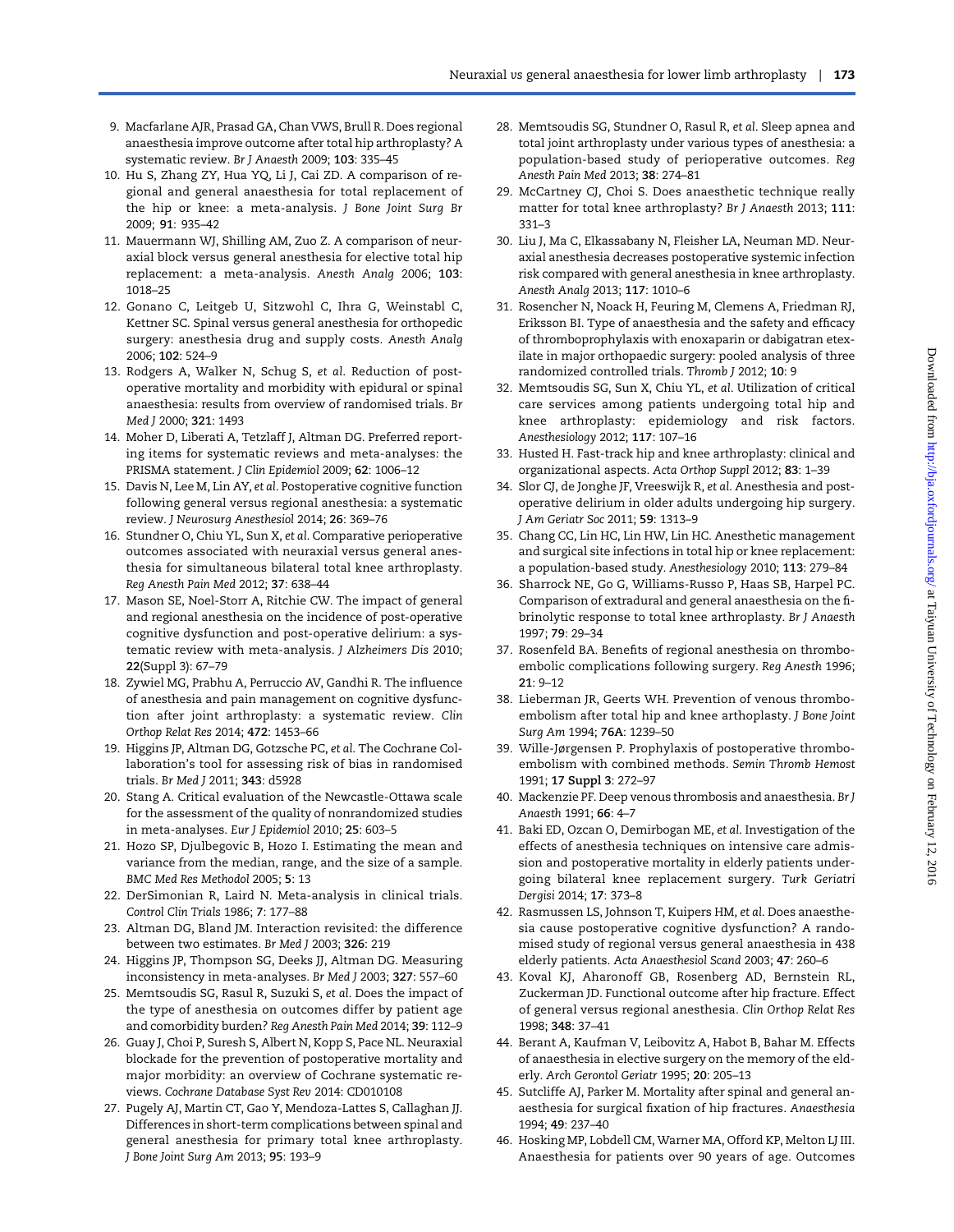<span id="page-11-0"></span>after regional and general anaesthetic techniques for two common surgical procedures. Anaesthesia 1989; 44: 142–7

- 47. Mesko NW, Bachmann KR, Kovacevic D, LoGrasso ME, O'Rourke C, Froimson MI. Thirty-day readmission following total hip and knee arthroplasty – a preliminary single institution predictive model. J Arthroplasty 2014; 29: 1532–8
- 48. Chaurasia A, Garson L, Kain ZL, Schwarzkopf R. Outcomes of a joint replacement surgical home model clinical pathway. BioMed Res Int 2014; 2014: 296302
- 49. Wong YC, Cheung HY, Li PH, Lee QJ, Wai YL, Wong CW. A prospective study of venous thromboembolic prophylaxis using foot pumps following total knee replacement in a Chinese population. J Orthopa Trauma Rehabil 2013; 17: 9–12
- 50. Rosencher N, Llau JV, Mueck W, Loewe A, Berkowitz SD, Homering M. Incidence of neuraxial haematoma after total hip or knee surgery: RECORD programme (rivaroxaban vs. enoxaparin). Acta Anaesthesiol Scand 2013; 57: 565–72
- 51. Hunt LP, Ben-Shlomo Y, Clark EM, et al. 90-day mortality after 409,096 total hip replacements for osteoarthritis, from the National Joint Registry for England and Wales: a retrospective analysis. Lancet 2013; 382: 1097–104
- 52. Raut S, Mertes SC, Muniz-Terrera G, Khanduja V. Factors associated with prolonged length of stay following a total knee replacement in patients aged over 75. Int Orthop 2012; 36: 1601–8
- 53. Masgala A, Chronopoulos E, Nikolopoulos G, et al. Risk factors affecting the incidence of infection after orthopaedic surgery: the role of chemoprophylaxis. Cent Eur J Public Health 2012; 20: 252–6
- 54. Liu SS, Buvanendran A, Rathmell JP, et al. Predictors for moderate to severe acute postoperative pain after total hip and knee replacement. Int Orthop 2012; 36: 2261–7
- 55. Krenk L, Rasmussen LS, Hansen TB, Bogo S, Soballe K, Kehlet H. Delirium after fast-track hip and knee arthroplasty. Br J Anaesth 2012; 108: 607–11
- 56. Khatod M, Inacio MC, Bini SA, Paxton EW. Pulmonary embolism prophylaxis in more than 30,000 total knee arthroplasty patients: is there a best choice? J Arthroplasty 2012; 27: 167–72
- 57. AbdelSalam H, Restrepo C, Tarity TD, Sangster W, Parvizi J. Predictors of intensive care unit admission after total joint arthroplasty. J Arthroplasty 2012; 27: 720–5
- 58. Khatod M, Inacio MC, Bini SA, Paxton EW. Prophylaxis against pulmonary embolism in patients undergoing total hip arthroplasty. J Bone Joint Surg Am 2011; 93: 1767–72
- 59. Jacob AK, Mantilla CB, Sviggum HP, Schroeder DR, Pagnano MW, Hebl JR. Perioperative nerve injury after total knee arthroplasty: regional anesthesia risk during a 20 year cohort study. Anesthesiology 2011; 114: 311–7
- 60. Jacob AK, Mantilla CB, Sviggum HP, Schroeder DR, Pagnano MW, Hebl JR. Perioperative nerve injury after total hip arthroplasty: regional anesthesia risk during a 20-year cohort study. Anesthesiology 2011; 115: 1172–8
- 61. Higuera CA, Elsharkawy K, Klika AK, Brocone M, Barsoum WK. 2010 Mid-America Orthopaedic Association Physician in Training Award: predictors of early adverse outcomes after knee and hip arthroplasty in geriatric patients. Clin Orthop Relat Res 2011; 469: 1391–400
- 62. Griesdale DE, Neufeld J, Dhillon D, et al. Risk factors for urinary retention after hip or knee replacement: a cohort study. Can J Anaesth 2011; 58: 1097–104
- 63. Mortazavi SM, Kakli H, Bican O, Moussouttas M, Parvizi J, Rothman RH. Perioperative stroke after total joint arthroplasty: prevalence, predictors, and outcome. J Bone Joint Surg Am 2010; 92: 2095–101
- 64. Welch MB, Brummett CM, Welch TD, et al. Perioperative peripheral nerve injuries: a retrospective study of 380,680 cases during a 10-year period at a single institution. Anesthesiology 2009; 111: 490–7
- 65. Shi HY, Khan M, Culbertson R, Chang JK, Wang JW, Chiu HC. Health-related quality of life after total hip replacement: a Taiwan study. Int Orthop 2009; 33: 1217–22
- 66. Hamilton H, Jamieson J. Deep infection in total hip arthroplasty. Can J Surg 2008; 51: 111–7
- 67. Lingaraj K, Ruben M, Chan YH, Das SD. Identification of risk factors for urinary retention following total knee arthroplasty: a Singapore hospital experience. Singapore Med J 2007; 48: 213–6
- 68. Rashiq S, Finegan BA. The effect of spinal anesthesia on blood transfusion rate in total joint arthroplasty. Can J Surg 2006; 49: 391–6
- 69. Kudoh A, Takase H, Takazawa T. A comparison of anesthetic quality in propofol-spinal anesthesia and propofol-fentanyl anesthesia for total knee arthroplasty in elderly patients. J Clin Anesth 2004; 16: 405–10
- 70. Delis KT, Knaggs AL, Mason P, Macleod KG. Effects of epidural-and-general anesthesia combined versus general anesthesia alone on the venous hemodynamics of the lower limb. A randomized study. Thromb Haemost 2004; 92: 1003–11
- 71. Wu CL, Naqibuddin M, Rowlingson AJ, Lietman SA, Jermyn RM, Fleisher LA. The effect of pain on health-related quality of life in the immediate postoperative period. Anesth Analg 2003; 97: 1078–85, table of contents
- 72. Nathan S, Aleem MA, Thiagarajan P, Das De S. The incidence of proximal deep vein thrombosis following total knee arthroplasty in an Asian population: a Doppler ultrasound study. J Orthop Surg (Hong Kong) 2003; 11: 184–9
- 73. Kaufmann SC, Wu CL, Pronovost PJ, Jermyn RM, Fleisher LA. The association of intraoperative neuraxial anesthesia on anticipated admission to the intensive care unit. J Clin Anesth 2002; 14: 432–6
- 74. Dauphin A, Raymer KE, Stanton EB, Fuller HD. Comparison of general anesthesia with and without lumbar epidural for total hip arthroplasty: effects of epidural block on hip arthroplasty. J Clin Anesth 1997; 9: 200–3
- 75. Idusuyi OB, Morrey BF. Peroneal nerve palsy after total knee arthroplasty. Assessment of predisposing and prognostic factors. J Bone Joint Surg Am 1996; 78: 177–84
- 76. Davidson HC, Mazzu D, Gage BF, Jeffrey RB. Screening for deep venous thrombosis in asymptomatic postoperative orthopedic patients using color Doppler sonography: analysis of prevalence and risk factors. AJR Am J Roentgenol 1996; 166: 659–62
- 77. Sharrock NE, Cazan MG, Hargett MJ, Williams-Russo P, Wilson PD Jr. Changes in mortality after total hip and knee arthroplasty over a ten-year period. Anesth Analg 1995; 80: 242–8
- 78. McBeath DM, Shah J, Sebastian L, Sledzinski K. The effect of patient controlled analgesia and continuous epidural infusion on length of hospital stay after total knee or total hip replacement. CRNA 1995; 6: 31–6
- 79. Elzahaar MS, Alkawally HM, Said AS. A double-blind randomized study of the effect of tourniquet use and type of anaesthetic techniques on the incidence of deep venous thrombosis (DVT) in orthopaedic surgery. J Neurol Orthop Med Surg 1995; 16: 70–4
- 80. Borghi B, Oriani G, Bassi A. Blood saving program: a multicenter Italian experience. Int J Artif Organs 1995; 18: 150–8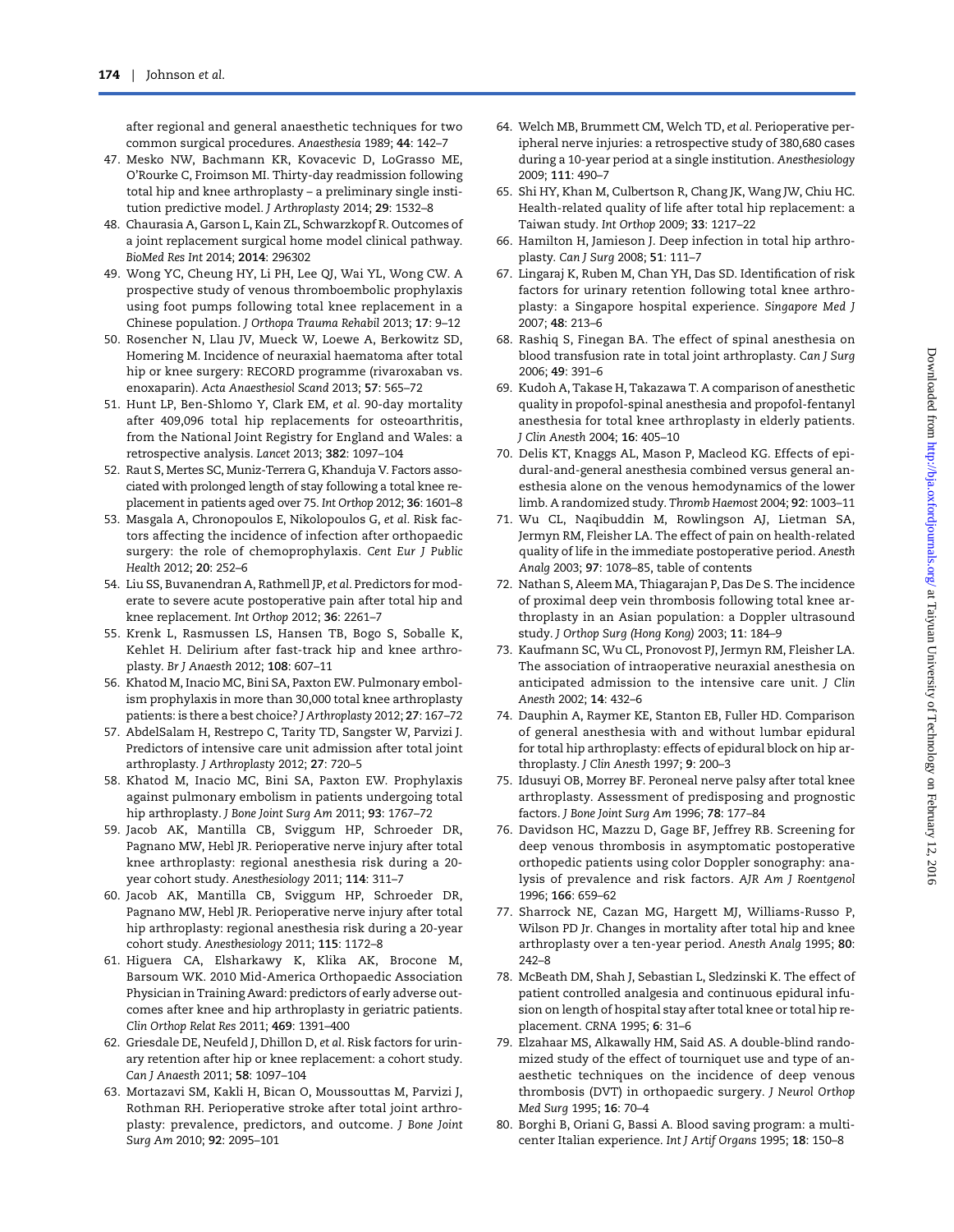- <span id="page-12-0"></span>81. Vresilovic EJ Jr, Hozack WJ, Booth RE, Rothman RH. Incidence of pulmonary embolism after total knee arthroplasty with low-dose coumadin prophylaxis. Clin Orthop Relat Res 1993; 286: 27–31
- 82. Lehman M, Daures JP, Aubas P, D'Athis F, Du Cailar J. The Relative Complexity Index beta: value of each parameter. Ann Fr Anesth Reanim 1993; 12: 533–8
- 83. Williams-Russo P, Urquhart BL, Sharrock NE, Charlson ME. Post-operative delirium: predictors and prognosis in elderly orthopedic patients. J Am Geriatr Soc 1992; 40: 759–67
- 84. McQueen DA, Kelly HK, Wright TF. A comparison of epidural and non-epidural anesthesia and analgesia in total hip or knee arthroplasty patients. Orthopedics 1992; 15: 169–73
- 85. Feller JA, Parkin JD, Phillips GW, Hannon PJ, Hennessy O, Huggins RM. Prophylaxis against venous thrombosis after total hip arthroplasty. Aust N Z J Surg 1992; 62: 606–10
- 86. Planes A, Vochelle N, Fagola M, Feret J, Bellaud M. Prevention of deep vein thrombosis after total hip replacement. The effect of low-molecular-weight heparin with spinal and general anaesthesia. J Bone Joint Surg Br 1991; 73: 418–22
- 87. Hoek JA, Henny CP, Knipscheer HC, ten Cate H, Nurmohamed MT, ten Cate JW. The effect of different anaesthetic techniques on the incidence of thrombosis following total hip replacement. Thromb Haemost 1991; 65: 122–5
- 88. Gray DH, Mackie CE. The effect of blood transfusion on the incidence of deep vein thrombosis. Aust N Z J Surg 1983; 53: 439–43
- 89. Koide M, Pilon RN, Vandam LD, Lowell JD. Anesthetic experience with total hip replacement. Clin Orthop Relat Res 1974; 99: 78–85
- 90. Ilstrup DM, Nolan DR, Beckenbaugh RD, Coventry MB. Factors influencing the results in 2,012 total hip arthroplasties. Clin Orthop Relat Res 1973; 95: 250–62
- 91. Fernandez MA, Karthikeyan S, Wyse M, Foguet P. The incidence of postoperative urinary retention in patients undergoing elective hip and knee arthroplasty. Ann R Coll Surg Engl 2014; 96: 462–5
- 92. Kordić K, Sakić K, Oberhofer D. Analysis of blood pressure changes in patients undergoing total hip or knee replacement in spinal and general anesthesia. Acta Clin Croat 2012; 51: 17–23
- 93. Sathappan SS, Ginat D, Patel V, Walsh M, Jaffe WL, Di Cesare PE. Effect of anesthesia type on limb length discrepancy after total hip arthroplasty. J Arthroplasty 2008; 23: 203–9
- 94. Donatelli F, Vavassori A, Bonfanti S, et al. Epidural anesthesia and analgesia decrease the postoperative incidence of insulin resistance in preoperative insulin-resistant subjects only. Anesth Analg 2007; 104: 1587–93
- 95. Beilin B, Mayburd E, Yardeni IZ, Hendel D, Robinson D, Bessler H. Blood rheology in PCA and PCEA after total knee arthroplasty. J Arthroplasty 2006; 21: 179–84
- 96. Eroglu A, Uzunlar H, Erciyes N. Comparison of hypotensive epidural anesthesia and hypotensive total intravenous anesthesia on intraoperative blood loss during total hip replacement. J Clin Anesth 2005; 17: 420–5
- 97. Borghi B, Casati A, Iuorio S, et al. Effect of different anesthesia techniques on red blood cell endogenous recovery in hip arthroplasty. J Clin Anesth 2005; 17: 96–101
- 98. Macdowell AD, Robinson AH, Hill DJ, Villar RN. Is epidural anaesthesia acceptable at total hip arthroplasty? A study of the rates of urinary catheterisation. J Bone Joint Surg Br 2004; 86: 1115–7
- 99. Hartmann B, Junger A, Benson M, et al. Comparison of blood loss using fluorescein flow cytometry during total hip replacement under general or spinal anesthesia. Transfus Med Hemother 2003; 30: 20–6
- 100. Borghi B, Casati A, Iuorio S, et al. Frequency of hypotension and bradycardia during general anesthesia, epidural anesthesia, or integrated epidural-general anesthesia for total hip replacement. J Clin Anesth 2002; 14: 102-6
- 101. Hollmann MW, Wieczorek KS, Smart M, Durieux ME. Epidural anesthesia prevents hypercoagulation in patients undergoing major orthopedic surgery. Reg Anesth Pain Med 2001; 26: 215–22
- 102. Benson M, Hartmann B, Junger A, Dietrich G, Bottger S, Hempelmann G. Causes of higher blood loss during general anesthesia compared to spinal anesthesia in total hip replacement – a retrospective analysis of data collected online. Infus Ther Transfus Med 2000; 27: 311–6
- 103. Townsend HS, Goodman SB, Schurman DJ, Hackel A, Brock-Utne JG. Tourniquet release: systemic and metabolic effects. Acta Anaesthesiol Scand 1996; 40: 1234–7
- 104. Sharrock NE, Go G, Kahn RL, Williams-Russo P, Harpel PC. Comparison of epidural and general anaesthesia on the fribrinolytic response to total knee replacement. Thromb Haemost 1993; 69: 1275
- 105. Kahn RL, Hargett MJ, Urquhart B, Sharrock NE, Peterson MGE. Superventricular tachyarrhythmias during total joint arthroplasty: incidence and risk. Clin Orthop Relat Res 1993; 296: 265–9
- 106. Modig J. Beneficial effects on intraoperative and postoperative blood loss in total hip replacement when performed under lumbar epidural anesthesia. An explanatory study. Acta Chir Scand Suppl 1989; 550: 95–100; discussion 100-3
- 107. Modig J, Karlström G. Intra- and post-operative blood loss and haemodynamics in total hip replacement when performed under lumbar epidural versus general anaesthesia. Eur J Anaesthesiol 1987; 4: 345–55
- 108. Davis FM, McDermott E, Hickton C, et al. Influence of spinal and general anaesthesia on haemostasis during total hip arthroplasty. Br J Anaesth 1987; 59: 561–71
- 109. Riis J, Lomholt B, Haxholdt O, et al. Immediate and long-term mental recovery from general versus epidural anesthesia in elderly patients. Acta Anaesthesiol Scand 1983; 27: 44–9
- 110. Ratnarajah G, Chong K, Saifan C, et al. Outcomes after regional versus general anesthesia for hip fracture surgery in patients ages 90 years and above. J Am Geriatr Soc 2012; 60: S145-6
- 111. Adam A, Taffe P, Pittet V, et al. Incidents occurring during anesthesia for total hip arthroplasty: a comparison of general versus regional anaesthesia. Swiss Med Wkly 2009; 139:3S
- 112. Maurer SG, Chen AL, Hiebert R, Pereira GC, Di Cesare PE. Comparison of outcomes of using spinal versus general anesthesia in total hip arthroplasty. Am J Orthop 2007; 36: E101–6
- 113. Mantilla CB, Horlocker TT, Brown DL, Berry DJ, Schroeder DR. Perioperative cardiopulmonary events in patients undergoing total hip or knee arthroplasty. Reg Anesth Pain Med 1998;  $23.64$
- 114. Eriksson BI, Ekman S, Baur M, et al. Regional block anaesthesia versus general anaesthesia. Are different antithrombotic drugs equally effective in patients undergoing hip replacement? Retrospective analysis of 2354 patients undergoing hip replacement receiving either recombinant hirudin, unfractionated heparin or enoxaparin. Thromb Haemost 1997; P1992